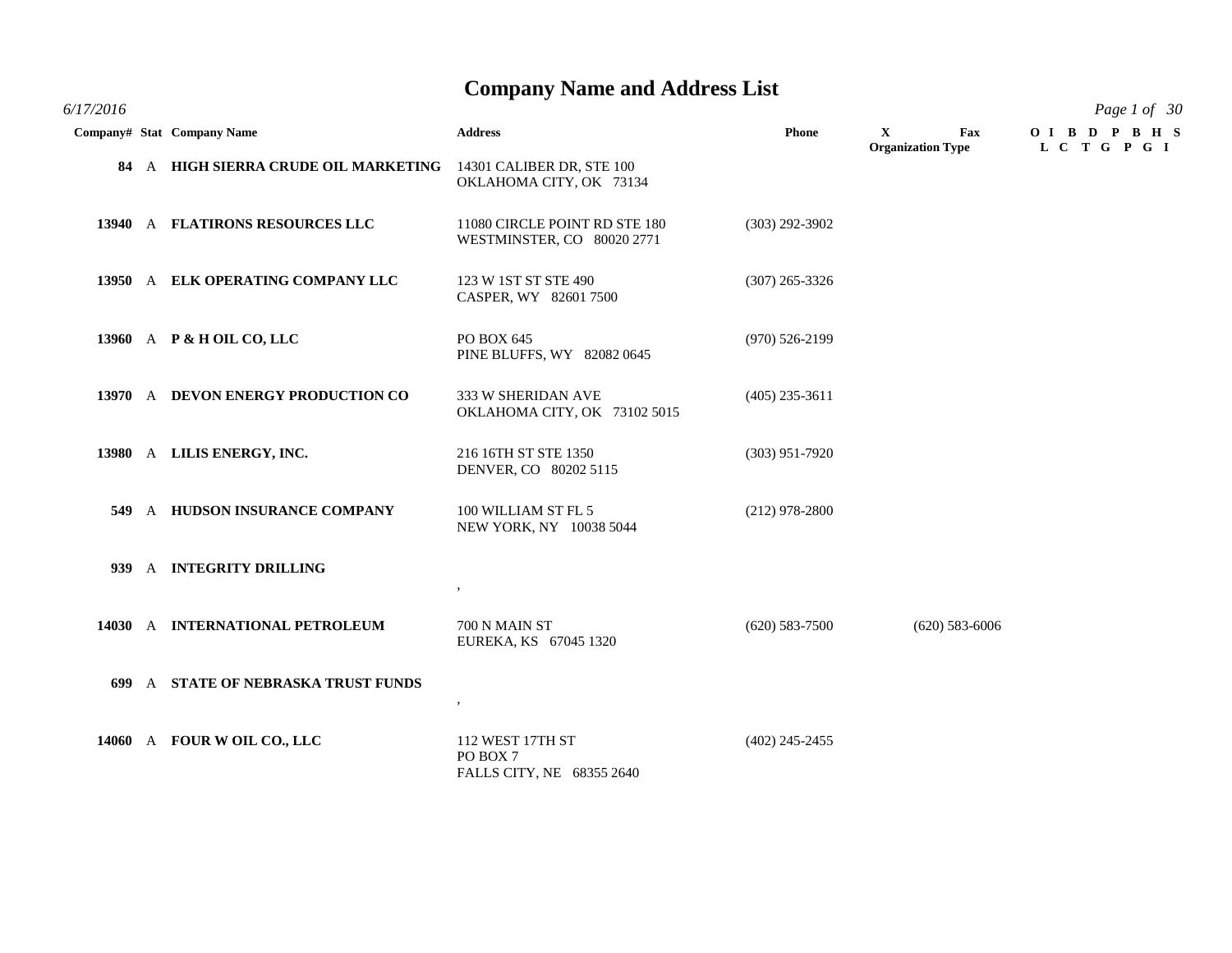| 6/17/2016 |                                      |                                                        |                    |                                                 | Page 2 of 30              |
|-----------|--------------------------------------|--------------------------------------------------------|--------------------|-------------------------------------------------|---------------------------|
|           | Company# Stat Company Name           | <b>Address</b>                                         | Phone              | $\mathbf{X}$<br>Fax<br><b>Organization Type</b> | OIBDPBHS<br>L C T G P G I |
|           | 737 A RICHARDSON COUNTY BANK & TRUST | 1616 HARLAN ST<br>FALLS CITY, NE 68355 2655            | $(402)$ 245-2486   | $(402)$ 245-2480                                |                           |
| 550       | A BERKLEY INSURANCE COMPANY          | 11201 DOUGLAS AVE<br>URBANDALE, IA 50322               |                    |                                                 |                           |
|           | 70043 A CLINE, ROBERT                | $, \, \,$                                              |                    |                                                 |                           |
|           | 14080 A ROXANNA NEBRASKA, LLC        | 952 ECHO LN STE 340<br>HOUSTON, TX 77024 2792          | $(713) 520 - 1153$ | $(713) 520 - 1585$                              |                           |
|           | 14100 A MIKE'S WELL SERVICE INC      | 12863 CACTUS DR<br>STERLING, CO 80751 8776             | $(970)$ 580-1586   |                                                 |                           |
| 87        | A BLUEKNIGHT ENERGY PARTNERS, LP     | 201 NW 10th ST STE 200<br>OKLAHOMA CITY, OK 73103 3928 | $(405)$ 278-6400   |                                                 |                           |
|           | 14120 A R LACY SERVICES, LTD         | PO BOX 2146<br>LONGVIEW, TX 75606 2146                 | $(903)$ 758-8276   | $(903)$ 758-5098                                |                           |
|           | 14130 A CARDINAL OIL COMPANY, INC.   | PO BOX 384<br>KIMBALL, NE 69145 0384                   | $(308)$ 235-5826   |                                                 |                           |
|           | 14140 A P & E OIL                    | 4343 E HIGHWAY 30<br>KIMBALL, NE 69145 2076            | $(308)$ 235-3209   |                                                 |                           |
|           | 14150 A HESPERUS ENERGY LLC          | PO BOX 140895<br>DENVER, CO 80214 0895                 | $(412)$ 508-2934   |                                                 |                           |

,

**940** A **H2 DRILLING**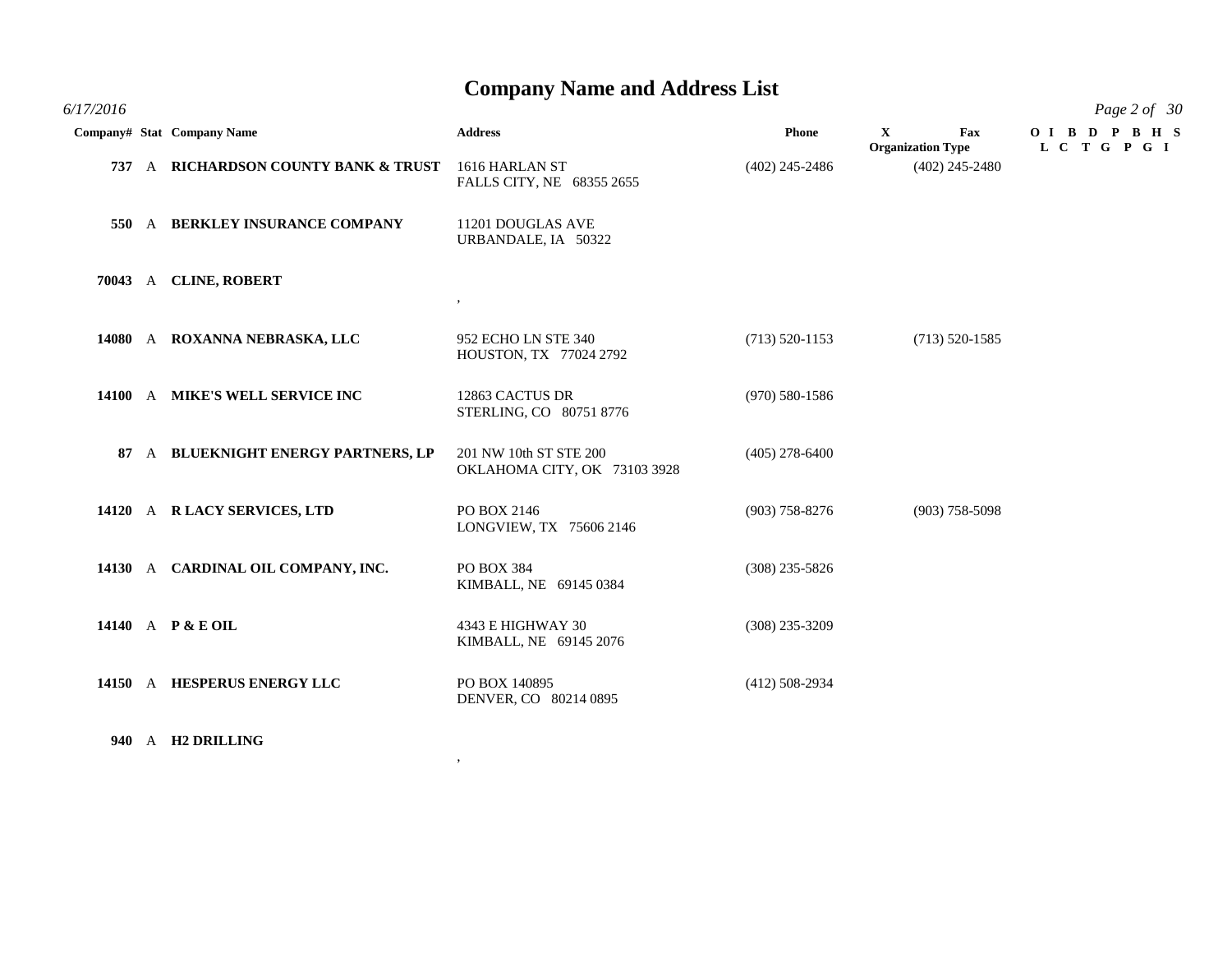*6/17/2016 Page 3 of 30*

|  | Company# Stat Company Name                              | <b>Address</b>                                                         | Phone              | $\mathbf{X}$<br>Fax<br><b>Organization Type</b> | OIBDPBHS<br>L C T G P G I |
|--|---------------------------------------------------------|------------------------------------------------------------------------|--------------------|-------------------------------------------------|---------------------------|
|  | 552 A NATIONWIDE MUTUAL INSURANCE CO                    | ONE NATIONWIDE PLAZA<br>COLUMBUS, OH 43215 2220                        | $(800) 882 - 2822$ |                                                 |                           |
|  | 553 A ATLANTIC SPECIALTY INS CO                         | Minnetonka, MN 55305                                                   | $(781)$ 332-7000   |                                                 |                           |
|  | 941 A SUMMIT DRILLING                                   | 825 COMMERCIAL ST<br>PO BOX 577<br>EMPORIA, KS 66801                   | $(620)$ 343-3278   |                                                 |                           |
|  | 14160 A KINNEY OIL COMPANY                              | 1401 17th ST STE 870<br>DENVER, CO 80202 1246                          | $(303)$ 295-1770   | $(303)$ 295-1774                                |                           |
|  | 14170 A WELCO OPERATING NE LLC<br>WELL OPERATING NE LLC | 1120 N LINCOLN ST STE 1605<br>DENVER, CO 80203 2141                    | $(720)$ 542-8870   |                                                 |                           |
|  | 88 A BRIDGER LOGISTICS, LLC                             | <b>2009 CHENAULT DRIVE</b><br><b>SUITE 100</b><br>CORROLLTON, TN 75006 | $(214)$ 722-6960   |                                                 |                           |
|  | 14200 A DNR OIL AND GAS, INC.                           | 12741 E CALEY AVE STE 142<br>CENTENNIAL, CO 80111 6407                 | $(303)$ 825-8956   | $(303)$ 825-2968                                |                           |
|  | 14210 A BEAR OIL AND GAS INC                            | 200 RANCHO CIR<br>LAS VEGAS, NV 89107 4601                             |                    |                                                 |                           |
|  | 739 A GREAT WESTERN BANK                                | 1028 TOLEDO ST<br>SIDNEY, NE 69162 2552                                | $(308)$ 254-7330   |                                                 |                           |
|  | 13990 A MULL DRILLING COMPANY, INC                      | 1700 N WATERFRONT PKWY BG 1200<br>WICHITA, KS 67206 6637               | $(316)$ 264-6366   | $(316)$ 264-6366                                |                           |
|  | 14000 A LAKEVIEW OIL CO                                 | 71025 651 BLVD<br>FALLS CITY, NE 68355 1488                            | $(402)$ 245-2391   |                                                 |                           |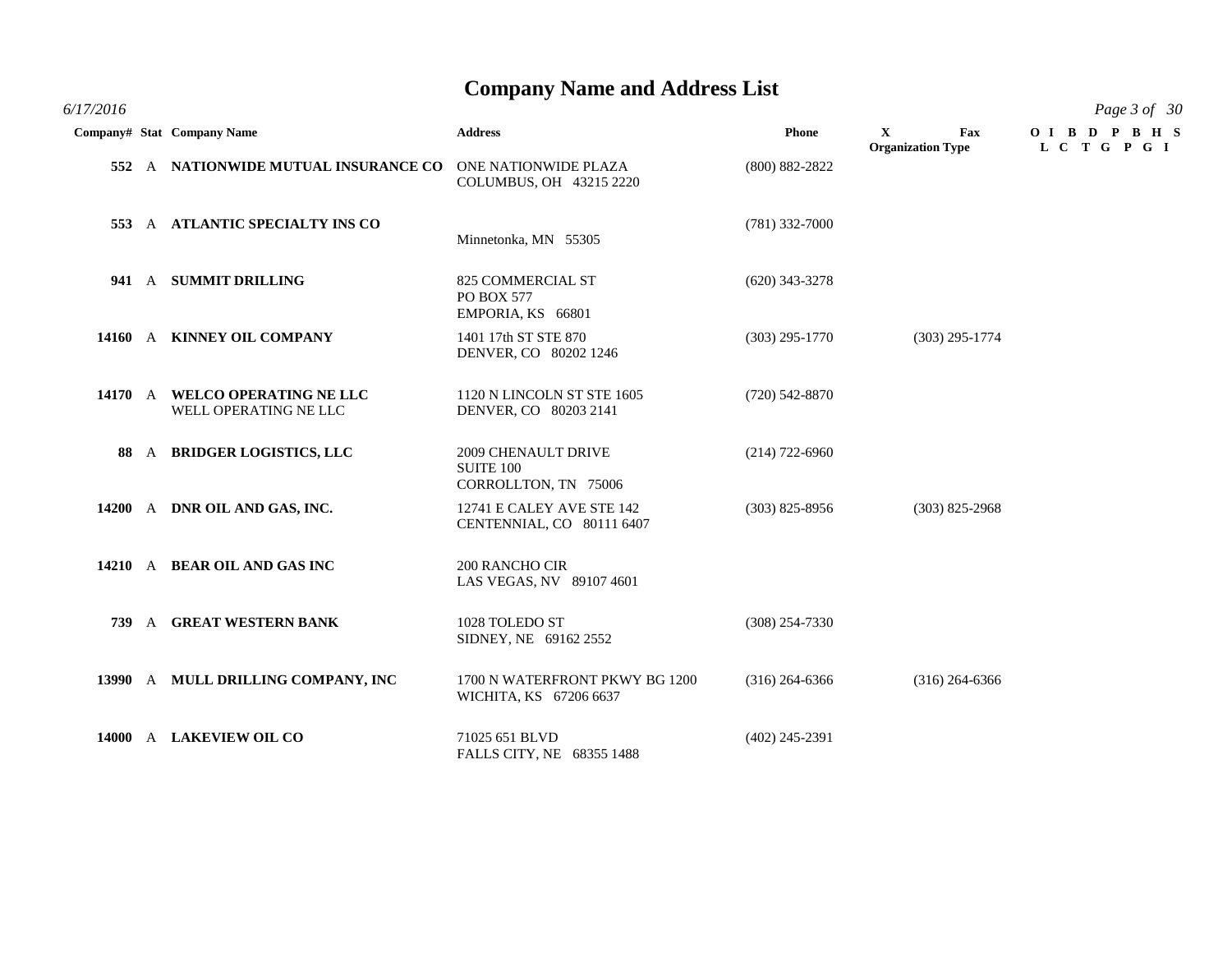| 6/17/2016 |                                                                    |                                                                          |                    |                                                 | Page 4 of 30               |
|-----------|--------------------------------------------------------------------|--------------------------------------------------------------------------|--------------------|-------------------------------------------------|----------------------------|
|           | Company# Stat Company Name                                         | <b>Address</b>                                                           | <b>Phone</b>       | $\mathbf{X}$<br>Fax<br><b>Organization Type</b> | OIBD PBHS<br>L C T G P G I |
|           | 14020 A SAMUEL GARY JR. & ASSOCIATES, INC. 1515 WYNKOOP ST STE 700 | DENVER, CO 80202 2062                                                    | $(303)$ 831-4673   | $(303) 863 - 7285$                              |                            |
|           | 14040 A REMORA OPERATING, LLC                                      | 301 CONGRESS AVE STE 315<br><b>AUSTIN, TX 78701 3003</b>                 | $(512)$ 579-3590   | $(650)$ 618-1853                                |                            |
|           | 14050 A BROWN OIL & GAS LLC                                        | 10481 COUNTY ROAD 20.5<br>STERLING, CO 80751 8314                        | $(970)$ 522-1072   | $(970) 521 - 0187$                              |                            |
|           | 551 A ASPEN AMERICAN INSURANCE CO                                  | 175 CAPITAL BLVD<br>ROCKY HILL, CT 06067                                 | $(860)$ 760-7728   |                                                 |                            |
|           | 86 A ARM ENERGY MANAGEMENT LLC                                     | 20329 STATE HWY 249 STE 450<br>HOUSTON, TX 77070 2748                    | $(281)$ 655-3200   | $(281)$ 664-0029                                |                            |
|           | 89 A INCORR ENERGY GROUP, LLC                                      | 1600 BROADWAY<br><b>SUITE 2400</b><br>DENVER, CO 80202                   | $(720)$ 600-7500   |                                                 |                            |
|           | 90 A ROCKY MOUNTAIN CRUDE OIL LLC                                  | 5690 DTC BOULEVARD<br>SUITE 510W<br>GREENWOOD VILLAGE, CO 80111          | $(720)$ 530-1284   |                                                 |                            |
|           | 85 A TRANS MONTAIGNE                                               | 1670 BROADWAY, SUITE 3100<br>DENVER, CO 80202                            | $(303) 860 - 5348$ |                                                 |                            |
|           | 14090 A ROCK BOTTOM OIL LLC                                        | 71088 653 AVE<br>FALLS CITY, NE 68355 1346                               | $(402)$ 245-7486   |                                                 |                            |
|           | 738 A AMERICAN NAT'L BANK - FALLS CITY                             | 1818 HARLAN ST<br>FALLS CITY, NE 68355 2126                              | $(402)$ 245-2421   |                                                 |                            |
|           | 14180 A COACHMAN ENERGY OPERATING CO,                              | C/O CYNOSURE ENERGY LLC<br>1125 17TH ST STE 410<br>DENVER, CO 80202 2061 |                    |                                                 |                            |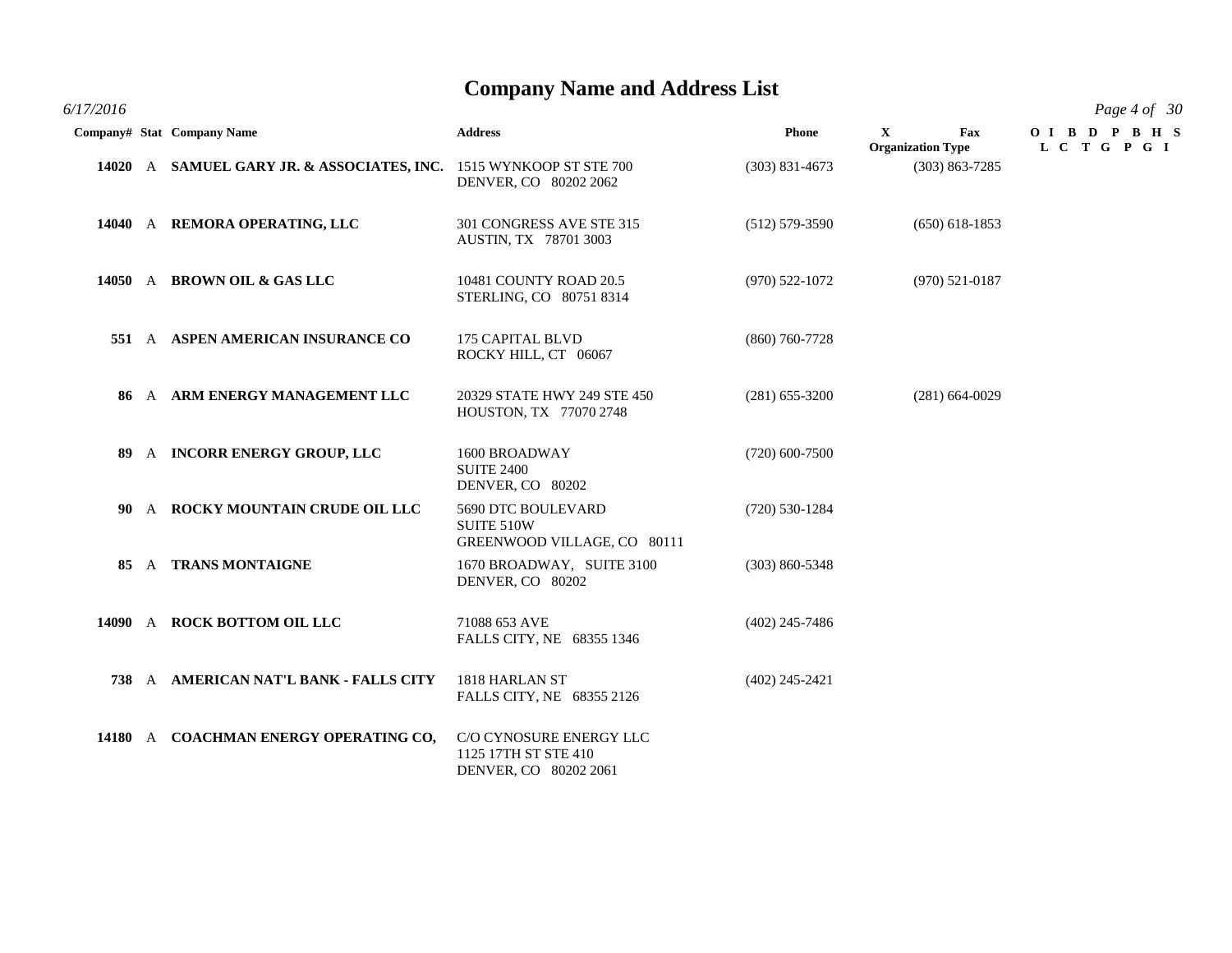*6/17/2016 Page 5 of 30* **Company# Stat Company Name Address Phone X Fax O I B D P B H S**

|  | $\alpha$ , $\alpha$ , $\beta$ , $\beta$ , $\alpha$ , $\beta$ , $\alpha$ , $\beta$ , $\alpha$ , $\beta$ , $\alpha$ , $\beta$ , $\alpha$ , $\beta$ , $\alpha$ , $\beta$ , $\alpha$ , $\beta$ , $\alpha$ , $\beta$ , $\alpha$ , $\beta$ , $\alpha$ , $\beta$ , $\alpha$ , $\beta$ , $\alpha$ , $\beta$ , $\alpha$ , $\beta$ , $\alpha$ , $\beta$ , $\alpha$ , $\beta$ , $\alpha$ , $\beta$ , $\alpha$ , |                                                                                  | 1 none             | <b>Organization Type</b> | L C T G P G I |
|--|------------------------------------------------------------------------------------------------------------------------------------------------------------------------------------------------------------------------------------------------------------------------------------------------------------------------------------------------------------------------------------------------------|----------------------------------------------------------------------------------|--------------------|--------------------------|---------------|
|  | 14070 A BDI, LLC                                                                                                                                                                                                                                                                                                                                                                                     | 5420 E 108TH ST<br>TULSA, OK 74137 7219                                          | $(918) 671 - 7035$ |                          |               |
|  | 929 A 3 RIVERS DRILLING                                                                                                                                                                                                                                                                                                                                                                              | $\,$                                                                             |                    |                          |               |
|  | 13660 A CENTERRA ENERGY CORP                                                                                                                                                                                                                                                                                                                                                                         | 6174 E YALE AVENUE<br>DENVER, CO 80222 7063                                      | $(303)$ 295-0100   |                          |               |
|  | 13650 A FAIRWAYS EXPL & PROD LLC                                                                                                                                                                                                                                                                                                                                                                     | 13430 NORTHWEST FWY STE 900<br>HOUSTON, TX 77040 6185                            | $(713)$ 622-3492   | $(713)$ 622-3474         |               |
|  | 930 A CYCLONE                                                                                                                                                                                                                                                                                                                                                                                        | $\,$                                                                             |                    |                          |               |
|  | 13670 A BLACK RAVEN ENERGY, INC                                                                                                                                                                                                                                                                                                                                                                      | 165 S UNION BLVD STE 410<br>LAKEWOOD, CO 80228 2219                              | $(303)$ 308-1330   | $(303)$ 308-1590         |               |
|  | 931 A ROOSTER DRILLING                                                                                                                                                                                                                                                                                                                                                                               | $\,$                                                                             |                    |                          |               |
|  | 70038 A TRANSCONTINENTAL OIL CO                                                                                                                                                                                                                                                                                                                                                                      | 621 17TH ST STE 2501<br>DENVER, CO 80293 2025                                    |                    |                          |               |
|  | 70039 A TAYLOR, JEFF                                                                                                                                                                                                                                                                                                                                                                                 | 13430 NORTHWEST FWY STE 800<br>HOUSTON, TX 77040 6048                            | $(713)$ 622-3492   | $(713)$ 622-3474         |               |
|  | 932 A CAPSTAR DRILLING                                                                                                                                                                                                                                                                                                                                                                               | $\,$                                                                             |                    |                          |               |
|  | 70040 A BURLESON LLP                                                                                                                                                                                                                                                                                                                                                                                 | <b>ATTN: KARA KONSTANTY</b><br>1700 LINCOLN ST STE 3950<br>DENVER, CO 80203 4534 | $(303)$ 801-3200   | $(303) 801 - 3201$       |               |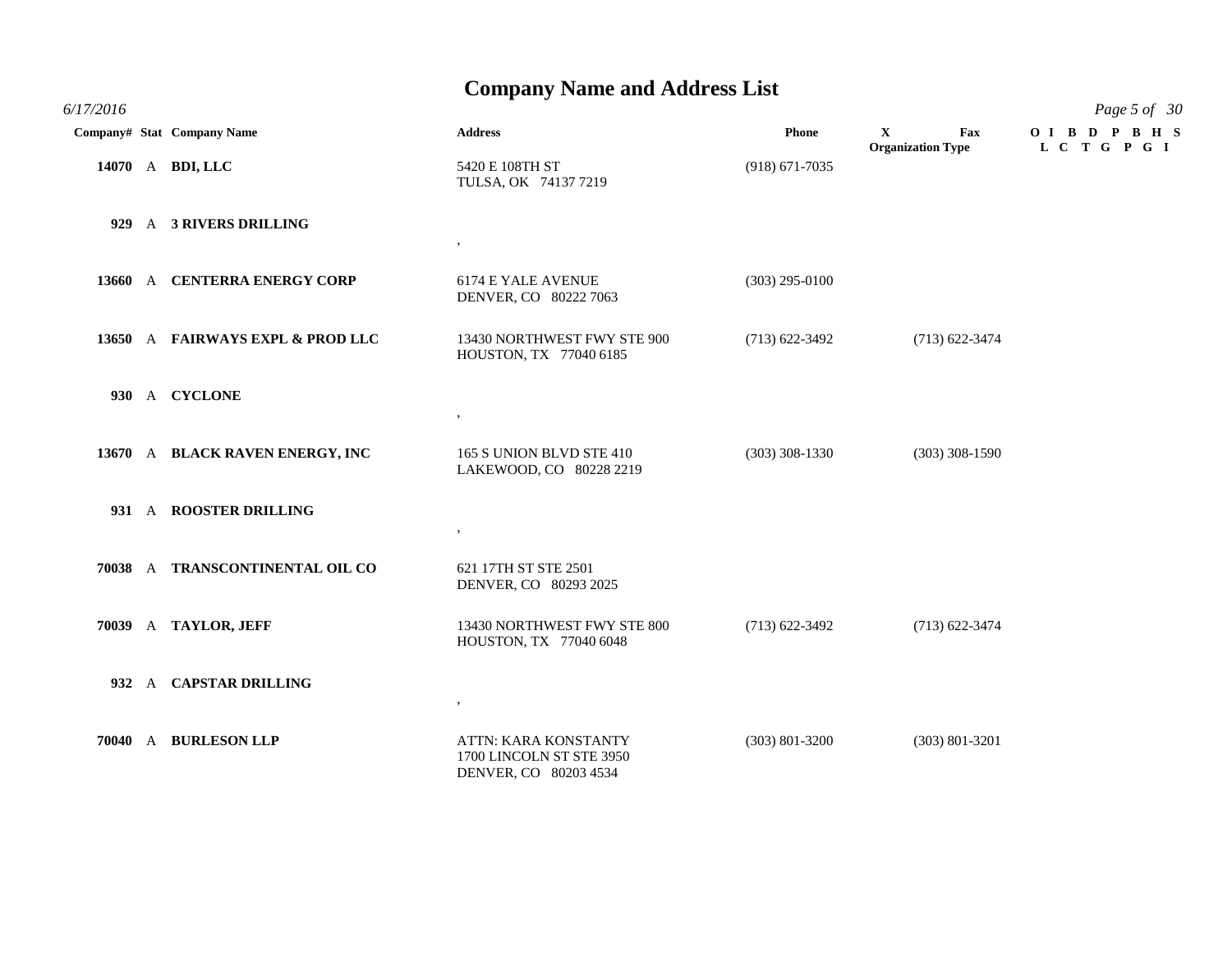| 6/17/2016 |                             |                                                                                     |                    |                                                | Page 6 of 30               |
|-----------|-----------------------------|-------------------------------------------------------------------------------------|--------------------|------------------------------------------------|----------------------------|
|           | Company# Stat Company Name  | <b>Address</b>                                                                      | <b>Phone</b>       | $\mathbf X$<br>Fax<br><b>Organization Type</b> | OIBD PBHS<br>L C T G P G I |
|           | 70041 A BLACK HILLS ENERGY  | <b>ATTN: JILL BECKER</b><br>$\,$                                                    |                    |                                                |                            |
|           | 700042 A ROGERS, JAMES P.   | 7922 S BUCHANAN WAY<br>AURORA, CO 80016 7104                                        | $(303) 832 - 2328$ |                                                |                            |
|           | 2915 A CITY OF MCCOOK       |                                                                                     |                    |                                                |                            |
| 933       | A FORT DRILLING LLC         | $, \,$                                                                              |                    |                                                |                            |
|           | 736 A FIRSTIER BANK KIMBALL | 115 S WALNUT ST<br>PO BOX 730<br>KIMBALL, NE 69145 0730                             | $(308)$ 235-4633   |                                                |                            |
|           | 13680 A BRIGGS ENERGY LLC   | 18866 COUNTY ROAD 22.5<br>STERLING, CO 80751 8551                                   | $(970) 580 - 1290$ |                                                |                            |
|           | 82 A CONCORD ENERGY LLC     | % EXTEX DIVISION ORDER SERVICE<br>17301 W COLFAX AVE, SUITE 406<br>GOLDEN, CO 80401 | $(303)$ 463-8799   |                                                |                            |
|           | 13740 A RED OAK ENERGY, INC | 7701 E KELLOGG DR STE 710<br>WICHITA, KS 67207 1738                                 | $(316)$ 652-7373   |                                                |                            |
| 934       | A PATTERSON-UTI DRILLING CO | $\cdot$                                                                             |                    |                                                |                            |
|           | 935 A FRONTIER              |                                                                                     |                    |                                                |                            |

**83** A **ANDERSON CRUDE TRANSPORTATION**

 $\overline{\phantom{a}}$ 

,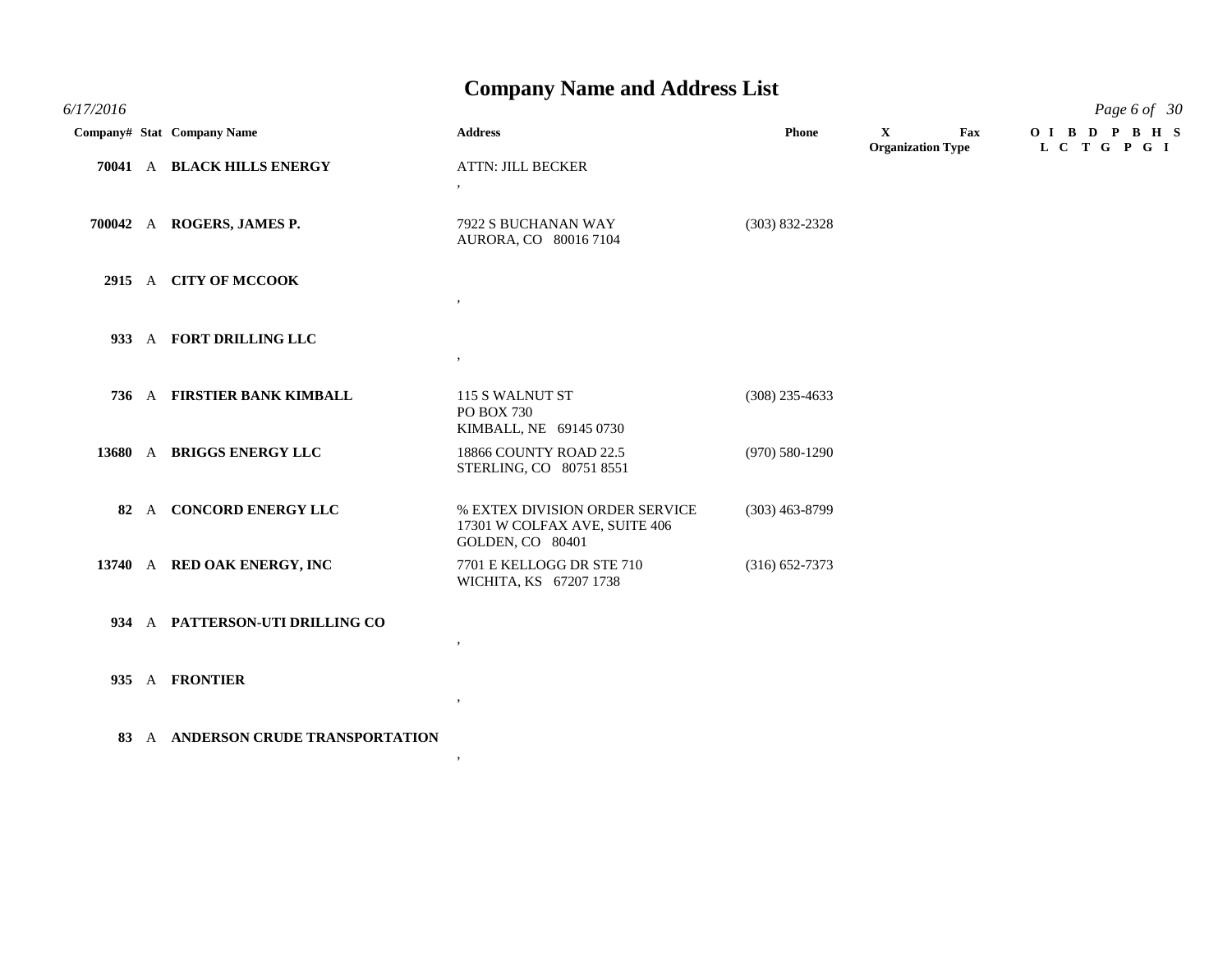|  | Company# Stat Company Name             | <b>Address</b>                                                          | <b>Phone</b>       | $\mathbf{X}$<br>Fax<br><b>Organization Type</b> | OIBD PBHS<br>L C T G P G I |
|--|----------------------------------------|-------------------------------------------------------------------------|--------------------|-------------------------------------------------|----------------------------|
|  | 13810 A ZEIDERS BROS OIL & GAS CO LLC  | 2727 E 21ST ST STE 74114<br>PO BOX 52043<br>TULSA, OK 74152 0043        | $(918)$ 382-0857   |                                                 |                            |
|  | 936 A WILSON DRILLING, LES             | $\cdot$                                                                 |                    |                                                 |                            |
|  | 13830 A TALLGRASS INTERSTATE GAS TRANS | 4200 W 115TH ST STE 350<br>LEAWOOD, KS 66211 2733                       | $(913)$ 928-6038   | $(913)$ 928-6039                                |                            |
|  | 13840 A WEBB'S WATER TRUCK SERVICE     | PO BOX 58<br>INDIANOLA, NE 69034 0058                                   | $(308) 692 - 3329$ | $(308)$ 692-3321                                |                            |
|  | 13860 A BOP WEST LLC                   | PO BOX 129<br>WOOSTER, OH 44691 0129                                    | $(330)$ 264-8847   | $(330)$ 263-4222                                |                            |
|  | 13870 A HRM RESOURCES II, LLC          | 410 17TH ST STE 1100<br>DENVER, CO 80202 4424                           | $(303) 893 - 6621$ | $(303) 893 - 6892$                              |                            |
|  | 937 A MAVERICK DRILLING                | $\,$                                                                    |                    |                                                 |                            |
|  | 13890 A HAWKWOOD ENERGY OP, LLC        | 4582 S ULSTER ST STE 500<br>STANFORD PLACE III<br>DENVER, CO 80237 2642 | $(720)$ 340-6825   |                                                 |                            |
|  | 938 A VAL ENERGY INC                   | $\bullet$                                                               |                    |                                                 |                            |
|  | 13910 A DEUTSCH OIL COMPANY            | 8100 E 22ND ST N STE 600-D<br>WICHITA, KS 67226 2324                    | $(316) 681 - 3567$ | $(316) 681 - 1469$                              |                            |
|  | 55 A DUERFELDT, ESTHER                 | 71871 657 BLVD<br>FALLS CITY, NE 68355 1486                             | $(402) 883 - 2408$ | $(402)$ 245-4488                                |                            |

*6/17/2016 Page 7 of 30*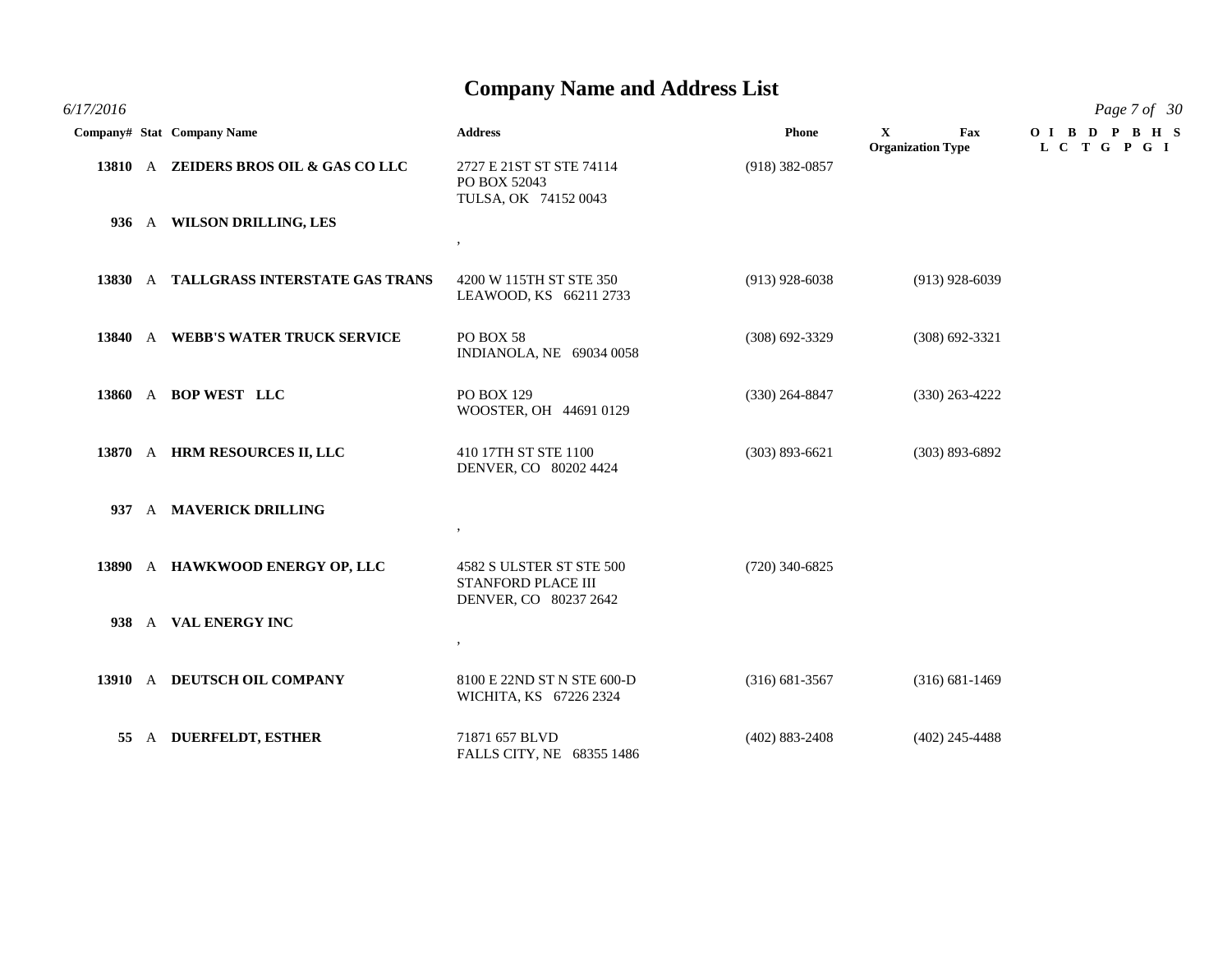*6/17/2016 Page 8 of 30*

|     | Company# Stat Company Name         | <b>Address</b>                                                                | <b>Phone</b>       | $\mathbf{X}$<br>Fax<br><b>Organization Type</b> | OIBDPBHS<br>L C T G P G I |
|-----|------------------------------------|-------------------------------------------------------------------------------|--------------------|-------------------------------------------------|---------------------------|
|     | 500 A AETNA                        | ONE TOWER SQUARE<br><b>C/O TRAVELERS INDEMNITY</b><br>HARTFORD, CT 06183 6014 | $(860)$ 277-3966   | Corporation                                     |                           |
| 506 | A CONTINENTAL CASUALTY CO          | <b>CNA PLAZA</b><br>CHICAGO, IL 60685                                         | $(312)$ 822-6266   | Corporation                                     |                           |
| 508 | A FIREMAN'S FUND INS CO            | 777 SAN MARIN DR<br>NOVATO, CA 94998                                          | $(415) 899 - 2817$ | Corporation                                     |                           |
| 509 | A GREAT AMERICAN INS CO            | 580 WALNUT ST<br>CINCINNATI, OH 45202                                         | $(513)$ 369-3078   | Corporation                                     |                           |
|     | 510 A GULF INS CO                  | PO BOX 1771<br>IRVING, TX 75038 6506                                          | $(214)$ 650-2905   | Corporation                                     |                           |
|     | 511 A HARTFORD                     | HARTFORD PLAZA T-16-85<br>HARTFORD, CT 06115                                  | $(860)$ 547-3935   | Corporation                                     |                           |
|     | 513 A INS CO OF NORTH AMERICA      | 1601 CHESTNUT ST<br>PO BOX 7716<br>PHILADELPHIA, PA 19192                     | $(215) 761 - 2324$ | Corporation                                     |                           |
| 515 | A NATIONAL FIRE INS CO OF HARTFORD | CNA PLAZA 31S<br>CHICAGO, IL 60685                                            | $(312)$ 822-6266   | Corporation                                     |                           |
|     | 518 A NEW HAMPSHIRE INS CO         | 70 PINE ST<br>NEW YORK, NY 10270                                              | $(212)$ 770-8596   | Corporation                                     |                           |
|     | 521 A OLD REPUBLIC SURETY CO       | PO BOX 1635<br>MILWAUKEE, WI 53201 1635                                       | $(414)$ 797-2645   | Corporation                                     |                           |
| 522 | A PACIFIC INDEMNITY CO             | <b>15 MOUNTAIN VIEW RD</b><br>PO BOX 1615<br>WARREN, NJ 07061 1615            | $(908)$ 903-2525   | Corporation                                     |                           |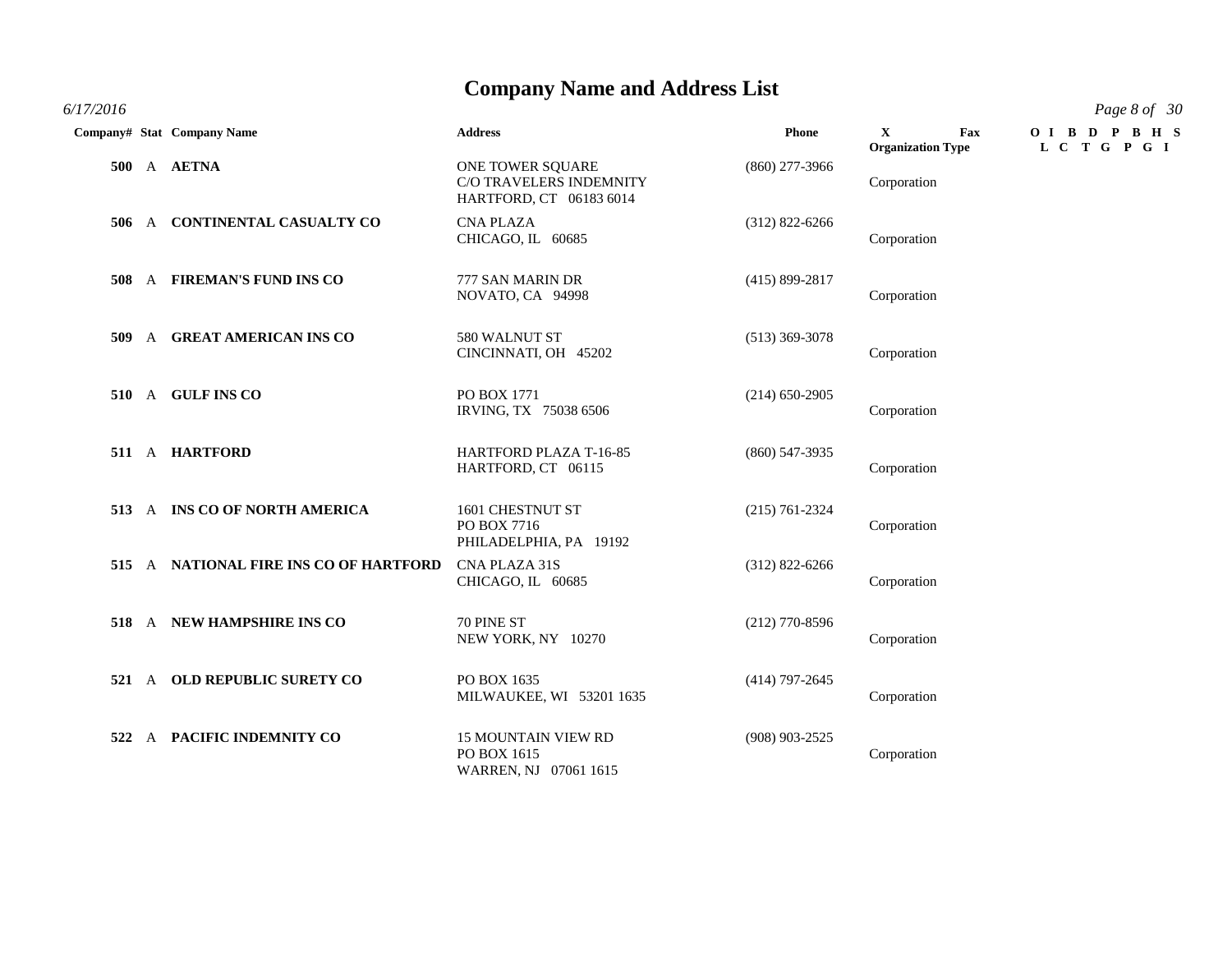#### *6/17/2016 Page 9 of 30*

|      |              | Company# Stat Company Name              | <b>Address</b>                                                      | <b>Phone</b>       | $\mathbf{X}$<br>Fax<br><b>Organization Type</b> | OIBDPBHS<br>L C T G P G I |
|------|--------------|-----------------------------------------|---------------------------------------------------------------------|--------------------|-------------------------------------------------|---------------------------|
| 525  |              | A SEABOARD SURETY CO                    | <b>BURNT MILLS RD &amp; RTE 206</b><br>BEDMINSTER, NJ 07921         | $(612)$ 310-3097   | Corporation                                     |                           |
|      |              | 527 A TRAVELERS INDEMNITY CO            | ONE TOWER SQUARE<br>HARTFORD, CT 06183                              | $(806)$ 277-3966   | Corporation                                     |                           |
| 528  | $\mathbf{A}$ | <b>TRAVELERS CAS &amp; SURETY CO OF</b> | 1 TOWER SQUARE<br><b>MAIL DROP S102A</b><br>HARTFORD, CT 06183 0002 | $(860)$ 277-0111   | $(888)$ 201-5608<br>Corporation                 |                           |
| 529  | $\mathbf{A}$ | UNDERWRITERS INDEMNITY CO               | EIGHT GREENWAY PLAZA<br>#400<br>HOUSTON, TX 77046                   | $(713)$ 961-1300   | Corporation                                     |                           |
|      |              | 530 A UNION INS CO                      | PO BOX 80439<br>LINCOLN, NE 68501 0439                              | $(402)$ 423-7688   | $(402)$ 421-4308<br>Corporation                 |                           |
|      |              | 531 A UNITED FIRE & CASUALTY CO         | PO BOX 73909<br>CEDAR RAPIDS, IA 52407                              | $(319)$ 399-5838   | Corporation                                     |                           |
|      |              | 533 A USFG                              | PO BOX 1138<br>BALTIMORE, MD 21203                                  | $(800)$ 838-8734   | Corporation                                     |                           |
|      |              | 534 A WESTERN SURETY CO                 | PO BOX 5077<br>SIOUX FALLS, SD 57117 5077                           | $(605)$ 336-0850   | Corporation                                     |                           |
|      |              | 537 A SAFECO INSURANCE CO               | SAFECO PLAZA T3<br>SEATTLE, WA 98185                                | $(206)$ 545-3394   | Corporation                                     |                           |
| 539  |              | A RLI INSURANCE CO                      | 9025 N LINDBERGH DRIVE<br>PEORIA, IL 61615 1499                     | $(309) 692 - 1000$ | Corporation                                     |                           |
| 700- | A            | <b>AMERICAN NATL BK SIDNEY</b>          | PO BOX 19<br>SIDNEY, NE 69162 0019                                  |                    |                                                 |                           |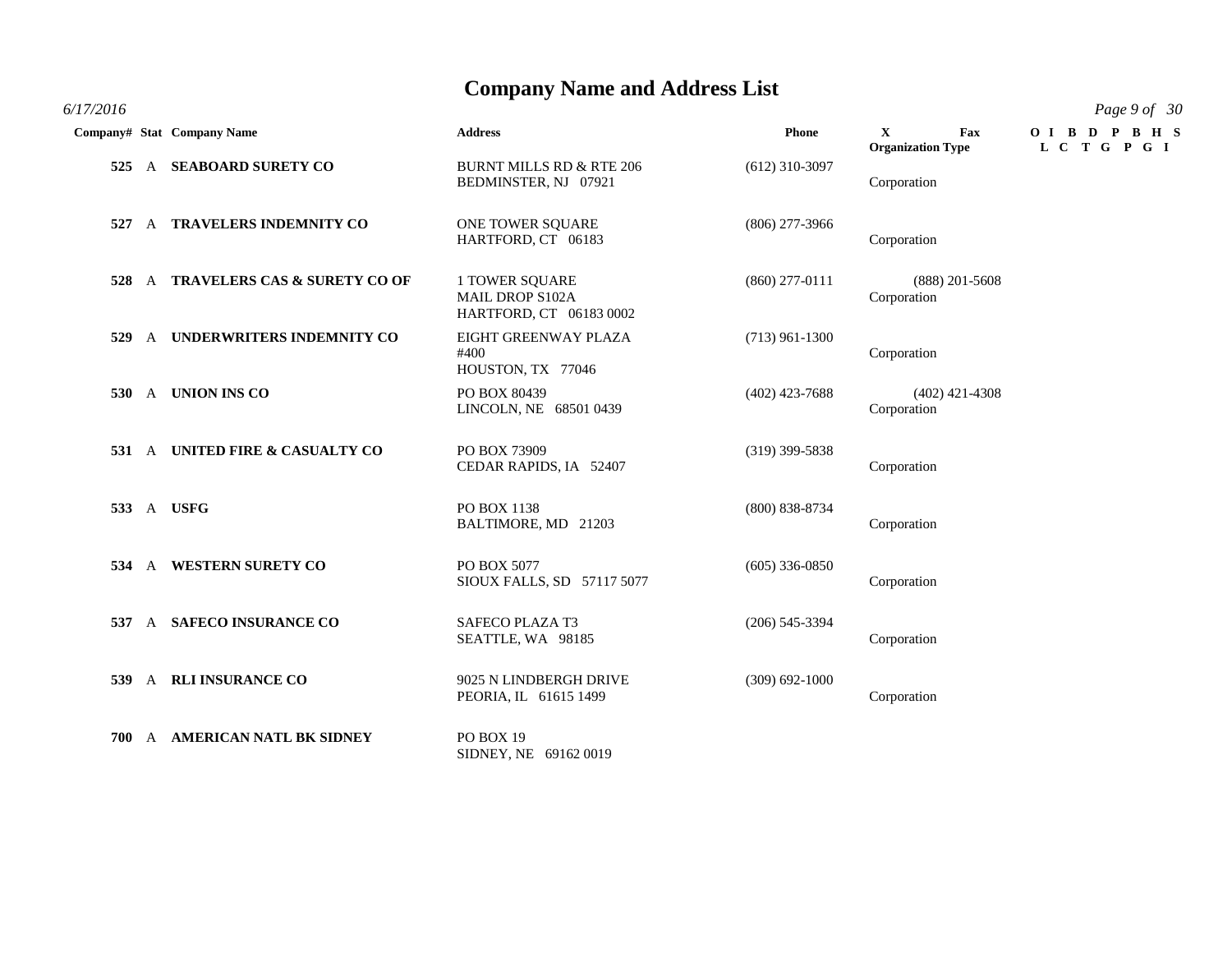|  | Company# Stat Company Name     | <b>Address</b>                             | Phone            | $\mathbf{X}$<br>Fax<br><b>Organization Type</b> | OIBD PBHS<br>L C T G P G I |
|--|--------------------------------|--------------------------------------------|------------------|-------------------------------------------------|----------------------------|
|  | 701 A AMERICAN NATL BK KIMBALL | PO BOX 670<br>KIMBALL, NE 69145            |                  |                                                 |                            |
|  | 703 A AMFIRST BK               | PO BOX 1447<br>MCCOOK, NE 69001            |                  |                                                 |                            |
|  | 704 A BANNER CAPITAL BANK      | PO BOX 87<br>HARRISBURG, NE 69345 0087     |                  |                                                 |                            |
|  | 706 A BK DOUGLAS CTY           | PO BOX 1150<br>CASTLE ROCK, CO 80104       |                  |                                                 |                            |
|  | 708 A CHERRY CREEK NATL BK     | E FIRST AVE AT ST PAUL<br>DENVER, CO 80206 |                  |                                                 |                            |
|  | 709 A COMMERCIAL BK            | PO BOX 367<br>STRATTON, NE 69043           |                  |                                                 |                            |
|  | 714 A FIRST NATL BK MCCOOK     | PO BOX 1388<br>MCCOOK, NE 69001 1388       |                  |                                                 |                            |
|  | 718 A McCOOK NATL BK           | PO BOX 1208<br>McCOOK, NE 69001            | $(308)$ 345-4240 | $(308)$ 345-3767                                |                            |
|  | 720 A POTTER STATE BANK        | PO BOX 67<br>POTTER, NE 69156 0067         |                  |                                                 |                            |
|  | 721 A SECURITY FIRST BK        | PO BOX 137<br>SIDNEY, NE 69162 0137        | $(308)$ 254-4525 |                                                 |                            |
|  | 722 A ST BK ST JACOB           | ST JACOB, IL 62281                         |                  |                                                 |                            |

*6/17/2016 Page 10 of 30*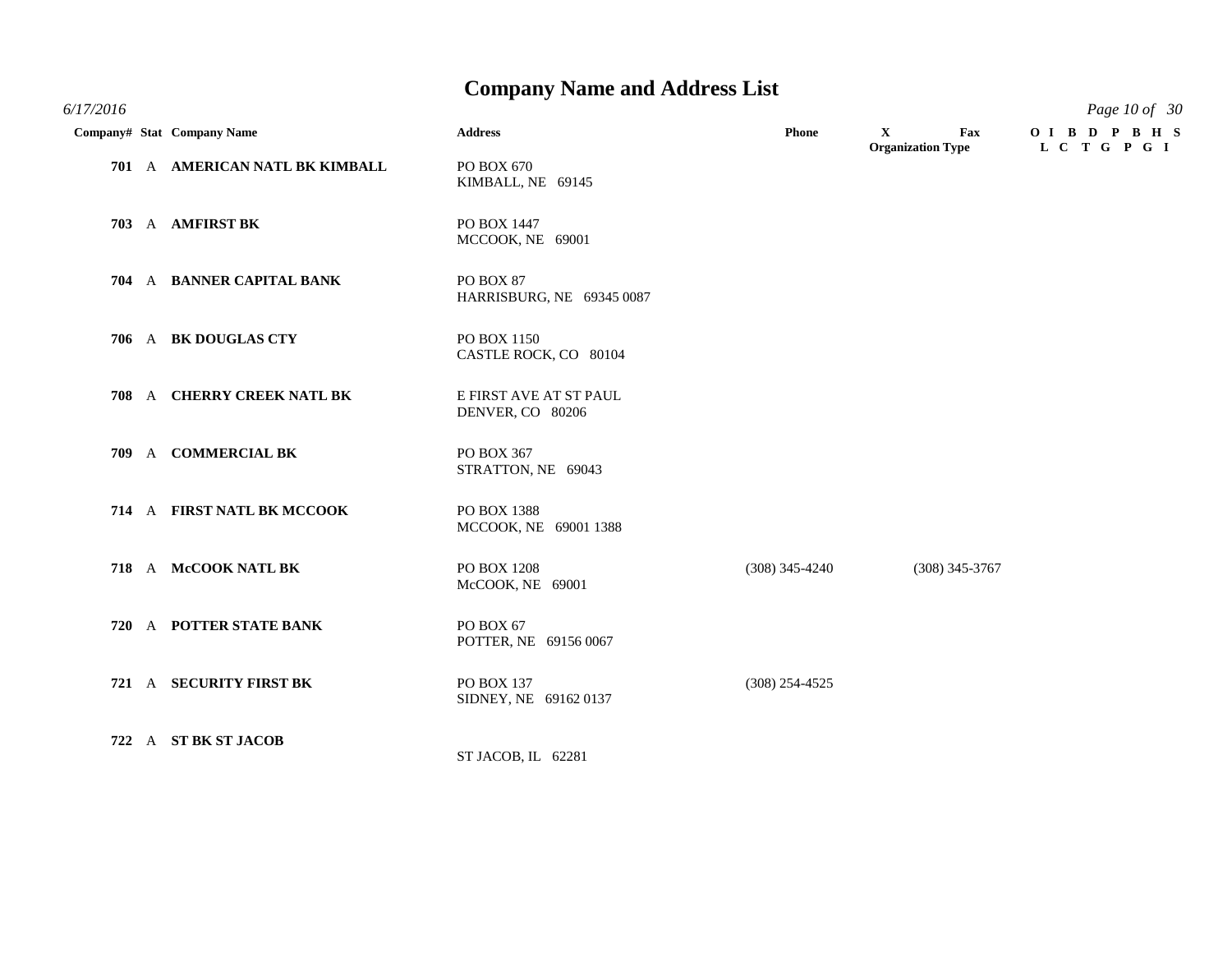*6/17/2016 Page 11 of 30*

|  | Company# Stat Company Name                                       | <b>Address</b>                                                                 | Phone              | $\mathbf{X}$<br>Fax<br><b>Organization Type</b> | OIBDPBHS<br>L C T G P G I |
|--|------------------------------------------------------------------|--------------------------------------------------------------------------------|--------------------|-------------------------------------------------|---------------------------|
|  | 724 A POINTS WEST COMMUNITY BANK<br>FIRST NATIONAL BANK / SIDNEY | <b>PO BOX 157</b><br>SIDNEY, NE 69162 0157                                     | $(308)$ 254-7110   |                                                 |                           |
|  | 1120 A ADVANTAGE RESOURCES INC                                   | 1775 SHERMAN ST STE 1700<br>DENVER, CO 80203 4317                              | $(303) 831 - 1912$ | $(303) 832 - 6048$                              |                           |
|  | 1140 A AKSARBEN PETROLEUM, INC.                                  | 201 W MISSION AVE<br>BELLEVUE, NE 68005 5238                                   | $(402)$ 292-1598   | $(402)$ 292-8681                                |                           |
|  | 1200 A ALLISON BROS DRLG CO INC                                  | 425 S CHERRY ST STE 800<br>DENVER, CO 80246 1235                               | $(303) 861 - 2228$ | $(303)$ 861-2229                                |                           |
|  | 1260 A AMATA OILS INC                                            | PO BOX A<br>COUNCIL BLUFFS, IA 51502 2057                                      | $(712)$ 323-2441   | $(712)$ 323-1493                                |                           |
|  | 1600 A BAKER CORPORATION                                         | 36031 ROAD 719<br>TRENTON, NE 69044 1756                                       | $(308)$ 334-5403   | $(308)$ 334-5136                                |                           |
|  | 1650 A BANEY WELL SERVICE INC                                    | 2375 GARLAND STREET<br>LAKEWOOD, CO 80215 1631                                 | $(303)$ 462-1124   | $(303)$ 462-1416                                |                           |
|  | 1850 A BEREN CORP                                                | 2020 N BRAMBLEWOOD ST<br>WICHITA, KS 67206 1094                                | $(316)$ 265-3311   | $(316)$ 265-2994                                |                           |
|  | 1860 A BERENERGY CORP                                            | % ENERGY OP CO INC<br>7114 W JEFFERSON AVE, STE 206<br>LAKEWOOD, CO 80235 2374 | $(303)$ 969-9610   | $(303)$ 969-9644                                |                           |
|  | 2080 A RV BORCHERT OIL PRODUCER                                  | PO BOX 467<br>SIDNEY, NE 69162 0467                                            | $(308)$ 254-2992   | $(308)$ 254-5344                                |                           |
|  | 2200 A BRANDT, EARL O                                            | <b>DBA BRANDT OIL CO</b><br>105 S BDWY ST, STE 980<br>WICHITA, KS 67202        | $(316)$ 267-4335   |                                                 |                           |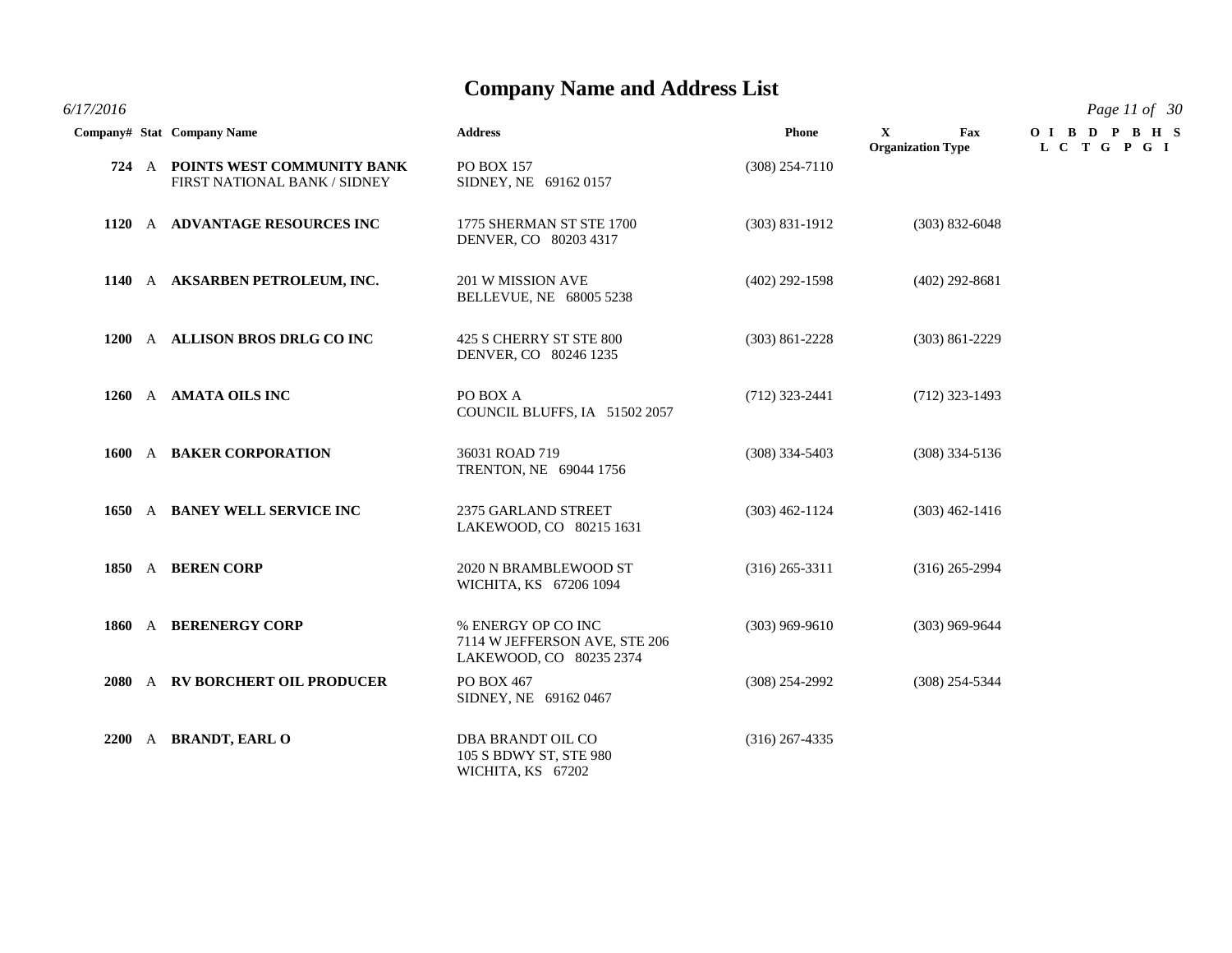*6/17/2016 Page 12 of 30*

|  | Company# Stat Company Name      | <b>Address</b>                                  | <b>Phone</b>       | $\mathbf{X}$<br>Fax<br><b>Organization Type</b> | OIBDPBHS<br>L C T G P G I |
|--|---------------------------------|-------------------------------------------------|--------------------|-------------------------------------------------|---------------------------|
|  | 2420 A C & M OIL INC            | PO BOX 337<br>KIMBALL, NE 69145 0337            | $(308)$ 235-5006   |                                                 |                           |
|  | 2510 A CANNON, ROBERT D.        | PO BOX 2086<br>ROCK SPRINGS, WY 82902 2086      | $(307)$ 382-9465   | $(307)$ 362-7220                                |                           |
|  | 2690 A CENTRAL OPERATING INC    | 1600 BDWY STE 1050<br>DENVER, CO 80202 4957     | $(303) 894 - 9576$ | $(303) 894 - 0898$                              |                           |
|  | 2940 A CLAYTON CORP             | PO BOX 4119<br>EVERGREEN, CO 80437 4119         | $(303) 674 - 0337$ | $(303)$ 278-7170                                |                           |
|  | 2990 A COLEMAN OIL CO           | PO BOX 1295<br>MCCOOK, NE 69001 1295            | $(308)$ 345-1892   |                                                 |                           |
|  | 3170 A CORAL PRODUCTION CORP    | 1600 STOUT ST STE 1500<br>DENVER, CO 80202 3133 | $(303)$ 623-3573   | $(303) 623 - 2870$                              |                           |
|  | 13820 A FORESTAR PETROLEUM CORP | 1801 BROADWAY STE 600<br>DENVER, CO 80202 3813  | $(303)$ 297-2200   |                                                 |                           |
|  | 13850 A BLACKSTAR PETROLEUM     | 1801 BROADWAY STE 1710<br>DENVER, CO 80202 3800 | $(970)$ 669-7411   |                                                 |                           |
|  | 13880 A DIAMOND OIL & GAS, LLC  | 1541 DIAMOND DR<br>CASPER, WY 82601 6247        | $(307)$ 233-3900   |                                                 |                           |
|  | 4220 A FRERICHS, EVERETT        | 1443 SUMMIT DR<br>SIDNEY, NE 69162 2401         | $(308)$ 254-2854   | $(308)$ 254-3540                                |                           |
|  | 4560 A GORE OIL CO              | PO BOX 2757<br>WICHITA, KS 67201 2757           | $(316)$ 263-3535   | $(316)$ 263-6253                                |                           |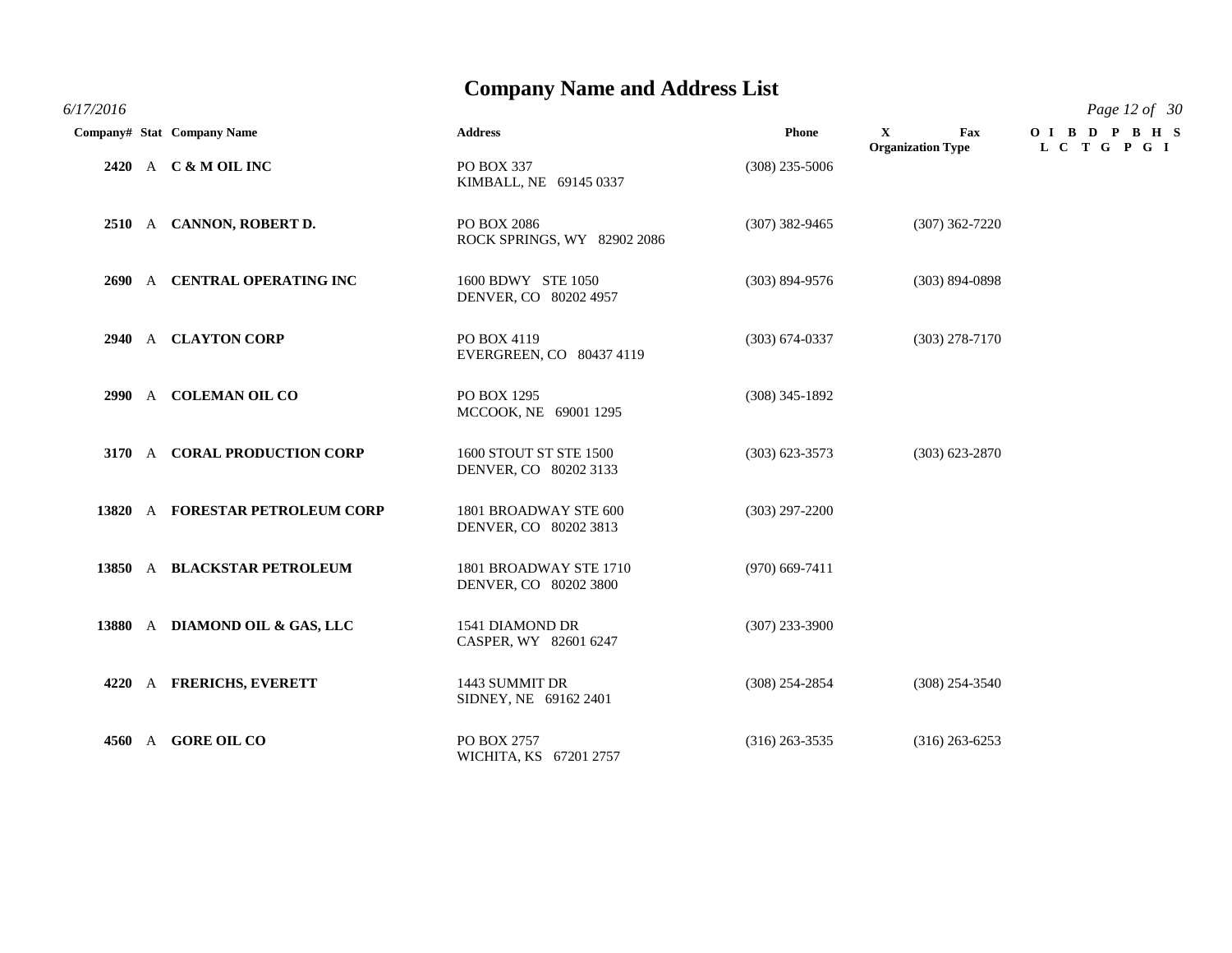*6/17/2016 Page 13 of 30*

|  | Company# Stat Company Name                       | <b>Address</b>                                   | <b>Phone</b>     | $\mathbf{X}$<br>Fax<br><b>Organization Type</b> | OIBDPBHS<br>L C T G P G I |
|--|--------------------------------------------------|--------------------------------------------------|------------------|-------------------------------------------------|---------------------------|
|  | 4660 A GREGORY, JD                               | 115 W 2ND ST<br>KIMBALL, NE 69145 1240           | $(308)$ 235-3512 | $(308)$ 235-3512                                |                           |
|  | 4750 A H & R EXPL & PRODUCTION INC               | PO BOX 101<br>SIDNEY, NE 69162 0101              | $(308)$ 254-4611 | $(308)$ 254-4617                                |                           |
|  | 5210 A HUMMON CORP                               | PO BOX 365<br>MEDICINE LODGE, KS 67104 0365      | $(620)$ 930-2645 |                                                 |                           |
|  | 5420 A IVANSONS OIL PRODUCTION                   | 70661 656th AVENUE<br>FALLS CITY, NE 68355 2368  | $(402)$ 245-3892 |                                                 |                           |
|  | 5450 A FAHEY, JOHN R                             | 1043 KING ST APT 102<br>SIDNEY, NE 69162 1621    | $(308)$ 254-9609 |                                                 |                           |
|  | 5720 A KALER OIL COMPANY                         | PO BOX 370<br>GAINESVILLE, TX 76241 0370         | $(940)$ 665-1733 | $(940)$ 665-0104                                |                           |
|  | 5960 A KINDER MORGAN, INC.<br>KN ENERGY INC.     | 370 VAN GORDON ST<br>LAKEWOOD, CO 80228 1519     | $(303)$ 989-1740 |                                                 |                           |
|  | 6330 A M & L OIL CO                              | % MARLA KNIGGE<br>BOX 7<br>BUSHNELL, NE 69128    |                  |                                                 |                           |
|  | 7060 A MURFIN DRLG CO INC                        | 250 N WATER ST STE 300<br>WICHITA, KS 67202 1216 | $(316)$ 267-3241 | $(316)$ 267-6004                                |                           |
|  | 7150 A NEBRASKA DEVELOPMENT CORP<br>S. E. DENNIS | <b>PO BOX 393</b><br>SCOTTSBLUFF, NE 69361       | $(308)$ 635-4422 |                                                 |                           |
|  | 7970 A PLATTE VALLEY OIL CO INC                  | PO BOX 27012<br>RALSTON, NE 68127                | $(402)$ 331-4927 | $(402)$ 331-4927                                |                           |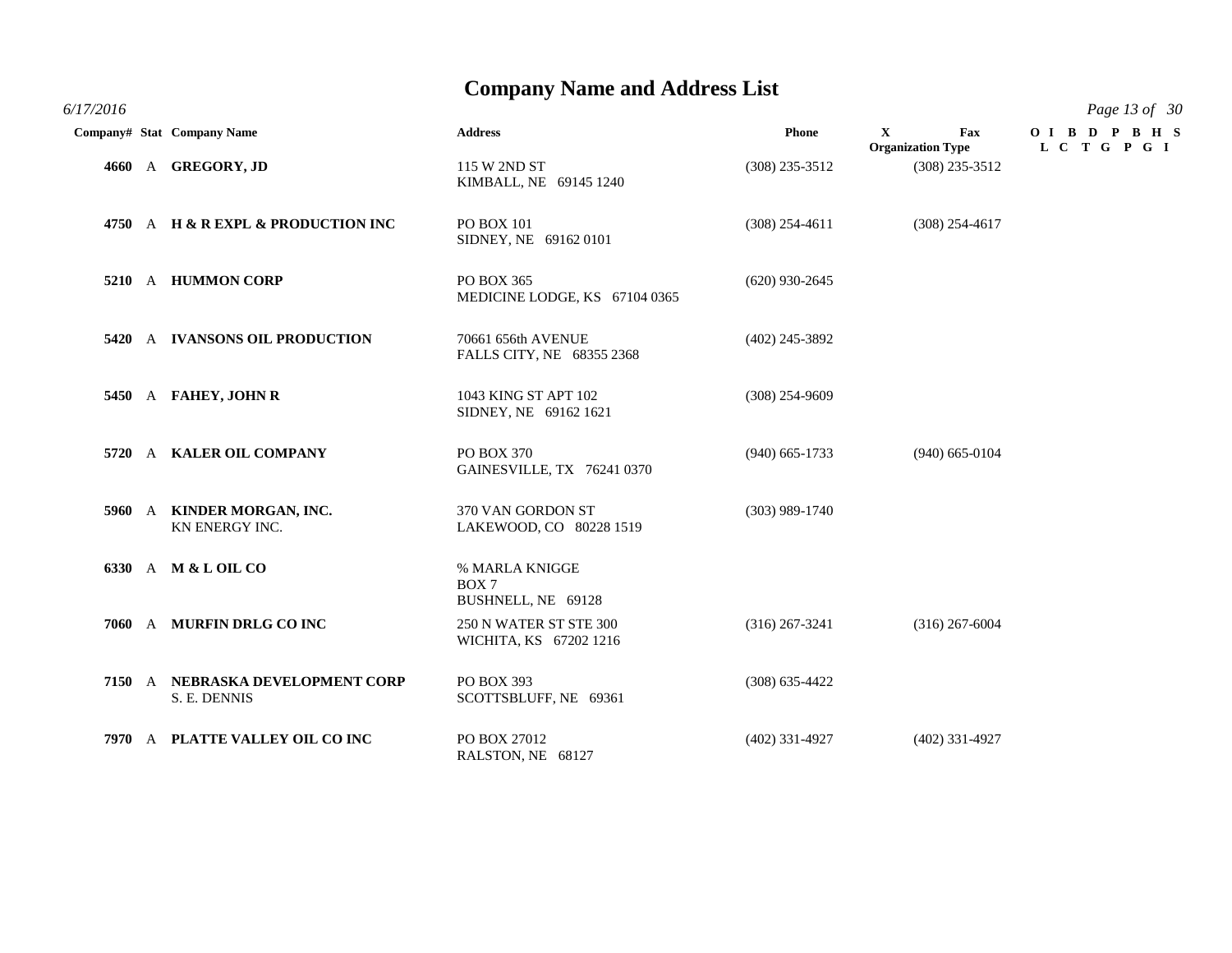*6/17/2016 Page 14 of 30*

|  | Company# Stat Company Name       | <b>Address</b>                                                   | <b>Phone</b>     | $\mathbf{X}$<br><b>Organization Type</b> | Fax              | OIBD PBHS<br>L C T G P G I |
|--|----------------------------------|------------------------------------------------------------------|------------------|------------------------------------------|------------------|----------------------------|
|  | 8040 A PRIMA EXPLORATION INC     | 100 FILLMORE ST STE 450<br>DENVER, CO 80206 4918                 | $(303)$ 755-5681 |                                          | $(303)$ 755-5682 |                            |
|  | 8240 A RAYMOND OIL CO INC        | PO BOX 48788<br>WICHITA, KS 67201 8788                           | $(316)$ 267-4214 |                                          |                  |                            |
|  | 9030 A SNYDER, JIM               | PO BOX 216<br>NICKERSON, KS 67561 0216                           | $(620)$ 486-3000 |                                          |                  |                            |
|  | 9190 A STOEPPELWERTH DRLG INC    | 1430 N ST PAUL ST STE 301<br>WICHITA, KS 67203 1727              | $(316)$ 943-0383 |                                          |                  |                            |
|  | 10540 A YOUNT FOUNDATION INC, CW | % JAMES A EMERY PC<br><b>PO BOX 441</b><br>GERING, NE 69341 0441 | $(308)$ 641-3284 | cell                                     |                  |                            |
|  | 10550 A Z & S CONSTRUCTION CO    | PO BOX 310<br>KIMBALL, NE 69145 0310                             | $(308)$ 235-3812 |                                          | $(308)$ 235-3814 |                            |
|  | 10810 A LOCKRIDGE, JOHN P        | 1801 BROADWAY STE 1250<br>DENVER, CO 80202 3885                  | $(303)$ 296-1500 |                                          | $(303)$ 296-2029 |                            |
|  | 10830 A PARKLAN OIL              | 11596 RD 20<br>SIDNEY, NE 69162 3006                             | $(308)$ 254-3156 |                                          |                  |                            |
|  | 10890 A SMITH OIL PROPERTIES INC | PO BOX 219<br>BYERS, CO 80103 0219                               | $(303)$ 825-7405 |                                          | $(303)$ 825-0516 |                            |
|  | 11120 A TIMKA RESOURCES LTD      | 2116 E. HIGHWAY 402<br>LOVELAND, CO 80537 8906                   | $(970)$ 667-9861 |                                          | $(970)$ 667-9862 |                            |
|  | 11180 A HESTERWERTH OIL          | <b>PO BOX 201</b><br>MCCOOK, NE 69001 0201                       | $(308)$ 340-3594 |                                          |                  |                            |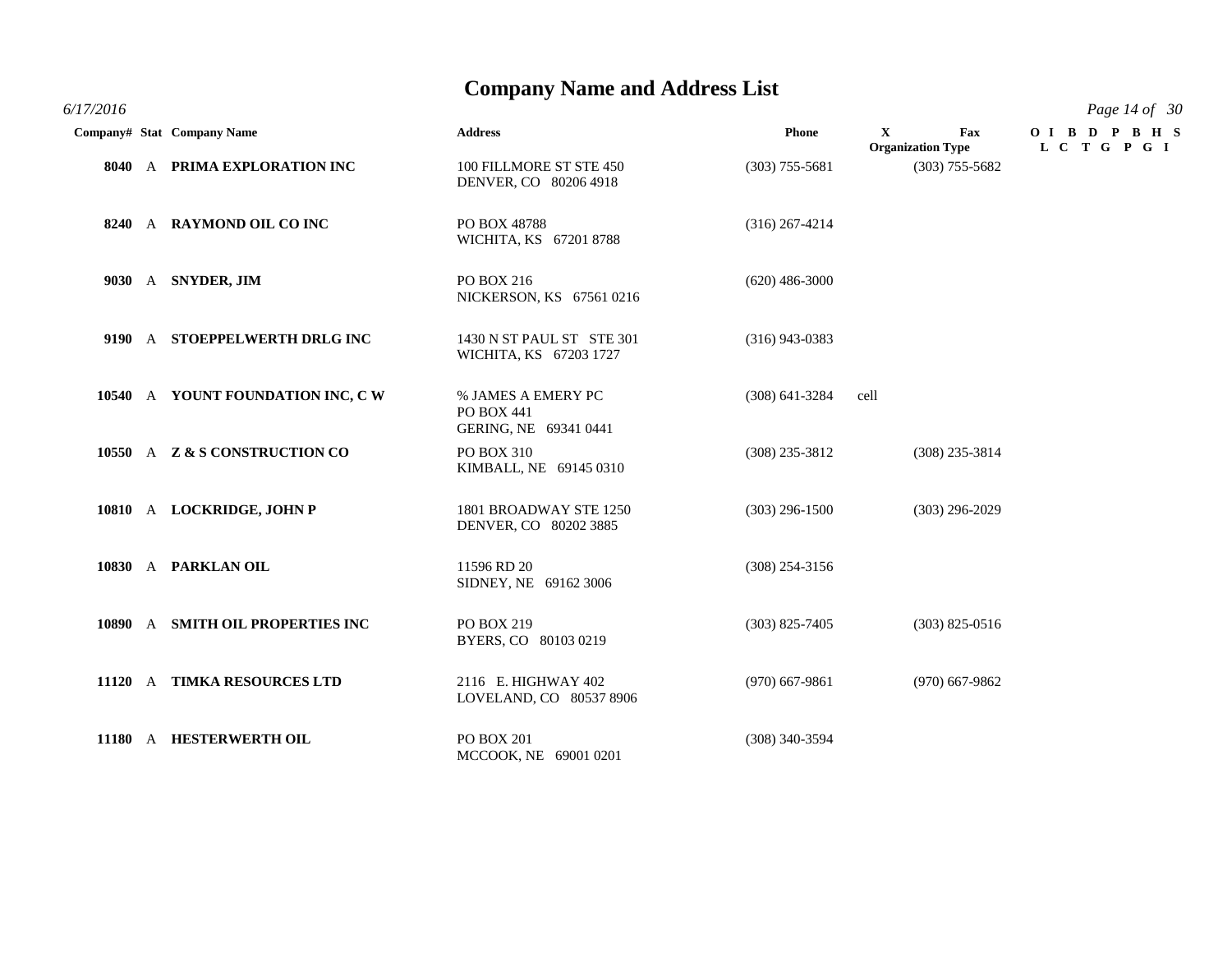*6/17/2016 Page 15 of 30*

|  | Company# Stat Company Name            | <b>Address</b>                                                          | Phone              | $\mathbf{X}$<br>Fax<br><b>Organization Type</b> | OIBD PBHS<br>L C T G P G I |
|--|---------------------------------------|-------------------------------------------------------------------------|--------------------|-------------------------------------------------|----------------------------|
|  | 11290 A PHILPOTT OIL & GAS CO INC     | PO BOX 450<br>ATWOOD, KS 67730 0450                                     | $(785) 626 - 3011$ | $(785)$ 626-3104                                |                            |
|  | 11310 A WESTERN OPERATING CO          | 518 17TH ST STE 200<br>DENVER, CO 80202 4100                            | $(303) 893 - 2438$ | $(303)$ 629-5735                                |                            |
|  | 11350 A CITATION OIL & GAS CORP INC   | P.O. BOX 690688<br>HOUSTON, TX 77269 0688                               | $(281)$ 891-1000   | $(281) 580 - 2168$                              |                            |
|  | 11370 A TEXACO EXPLORATION & PROD INC | PO BOX 36366<br>HOUSTON, TX 77236 6366                                  | $(281)$ 561-4725   | $(281)$ 561-3576                                |                            |
|  | 11470 A 3RP OPERATING                 | 9377 US HWY 30<br>SIDNEY, NE 69162 3227                                 | $(308)$ 254-6296   |                                                 |                            |
|  | 11570 A TRI FAMILY OIL CO             | PO BOX 233<br>KIMBALL, NE 69145 0233                                    | $(308)$ 235-3948   |                                                 |                            |
|  | 11620 A DURR, WL                      | % GERALD DURR<br>520 RIDGE ROAD<br>EDMOND, OK 73034                     | $(623)$ 546-4544   |                                                 |                            |
|  | 11690 A KUHN OIL CO INC               | <b>PO BOX 129</b><br>TIMBER LAKES, SD 57656 0129                        | $(605) 865 - 3267$ |                                                 |                            |
|  | 11750 A DAYSTAR PETROLEUM INC         | PO BOX 560<br>EUREKA, KS 67045 0560                                     | $(316)$ 755-3523   |                                                 |                            |
|  | 11760 A WILLIAMS INC, WR              | PO BOX 15163<br>AMARILLO, TX 79105 5163                                 | $(806)$ 374-4555   |                                                 |                            |
|  | 11770 A ELAND ENERGY INC              | 16400 DALLAS PKWY STE 100<br>KNOLL TRAIL PLAZA<br>DALLAS, TX 75248 2640 | $(214)$ 368-6100   | $(214)$ 365-0444                                |                            |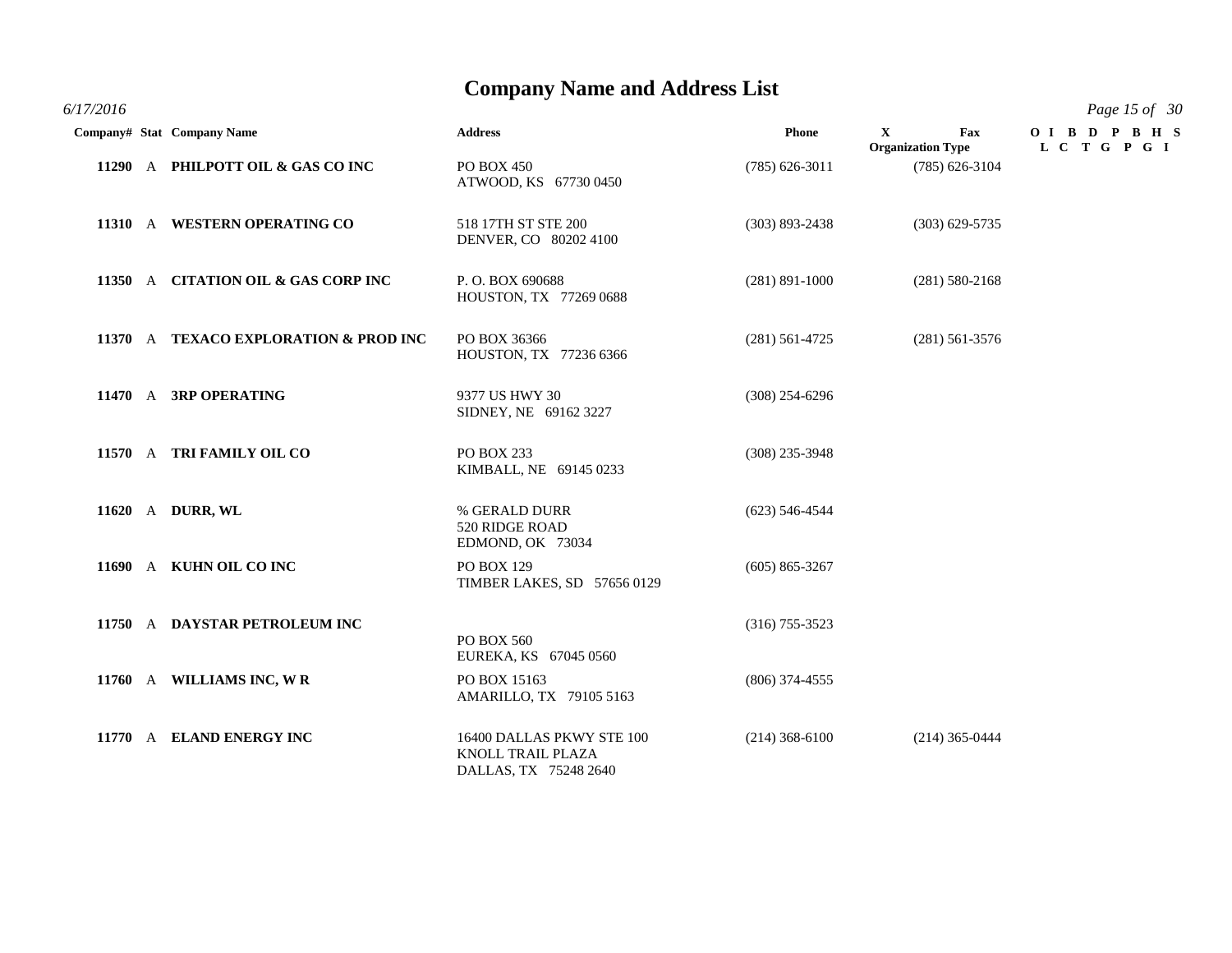*6/17/2016 Page 16 of 30*

|  | Company# Stat Company Name            | <b>Address</b>                                                        | Phone            | $\mathbf{x}$<br>Fax<br><b>Organization Type</b> | OIBD PBHS<br>L C T G P G I |
|--|---------------------------------------|-----------------------------------------------------------------------|------------------|-------------------------------------------------|----------------------------|
|  | 11820 A EARTH SOUND, INC              | 310 PARK AVE<br>McCOOK, NE 69001 2224                                 | $(308)$ 345-7681 | $(308)$ 345-5725                                |                            |
|  | 11830 A ANTELOPE ENERGY COLLC         | PO BOX 577<br>KIMBALL, NE 69145 0577                                  | $(308)$ 235-4661 | $(308)$ 235-4550                                |                            |
|  | 11880 A SOPER PRODUCTION              | PO BOX 10<br>KIMBALL, NE 69145 0190                                   | $(308)$ 235-3533 | $(308)$ 235-3980                                |                            |
|  | 11890 A EVERTSON OPERATING CO INC     | PO BOX 397<br>KIMBALL, NE 69145 0397                                  | $(308)$ 235-4871 | $(308)$ 235-2800                                |                            |
|  | 11960 A BRUCE OIL CO LLC              | 1704 LIMESTONE RD<br>MCPHERSON, KS 67460 6500                         | $(316)$ 241-2938 |                                                 |                            |
|  | 12000 A FAHEY, PETER                  | 1701 NEWTON ST<br>SIDNEY, NE 69162 1968                               | $(308)$ 254-2876 |                                                 |                            |
|  | 12010 A BACH OIL PRODUCTION           | <b>PO BOX 723</b><br>ALMA, NE 68920 0723                              | $(308)$ 928-8920 | $(308)$ 928-8920                                |                            |
|  | 12040 A O'BRIEN ENERGY RESOURCES CORP | 18 CONGRESS ST STE 207<br>PORTSMOUTH, NH 03801 4091                   | $(603)$ 427-2099 | $(603)$ 427-2499                                |                            |
|  | 12050 A PETERSON ENERGY OPERATING     | 2154 W EISENHOWER BLVD<br>LOVELAND, CO 80537 3146                     | $(970)$ 669-7411 | $(970)$ 669-4077                                |                            |
|  | 12070 A KRUTSINGER, GARRY             | % RON KRUTSINGER, PERSONAL REP<br>PO BOX 13<br>NORFOLK, NE 68702 0013 | $(308)$ 423-5340 | $(402)$ 371-0998                                |                            |
|  | 12080 A BELLAIRE OIL CO               | 5299 DTC BLVD STE 1300<br>GREENWOOD VILLAGE, CO 80111 3334            | $(303)$ 771-2343 | $(303)$ 771-2356                                |                            |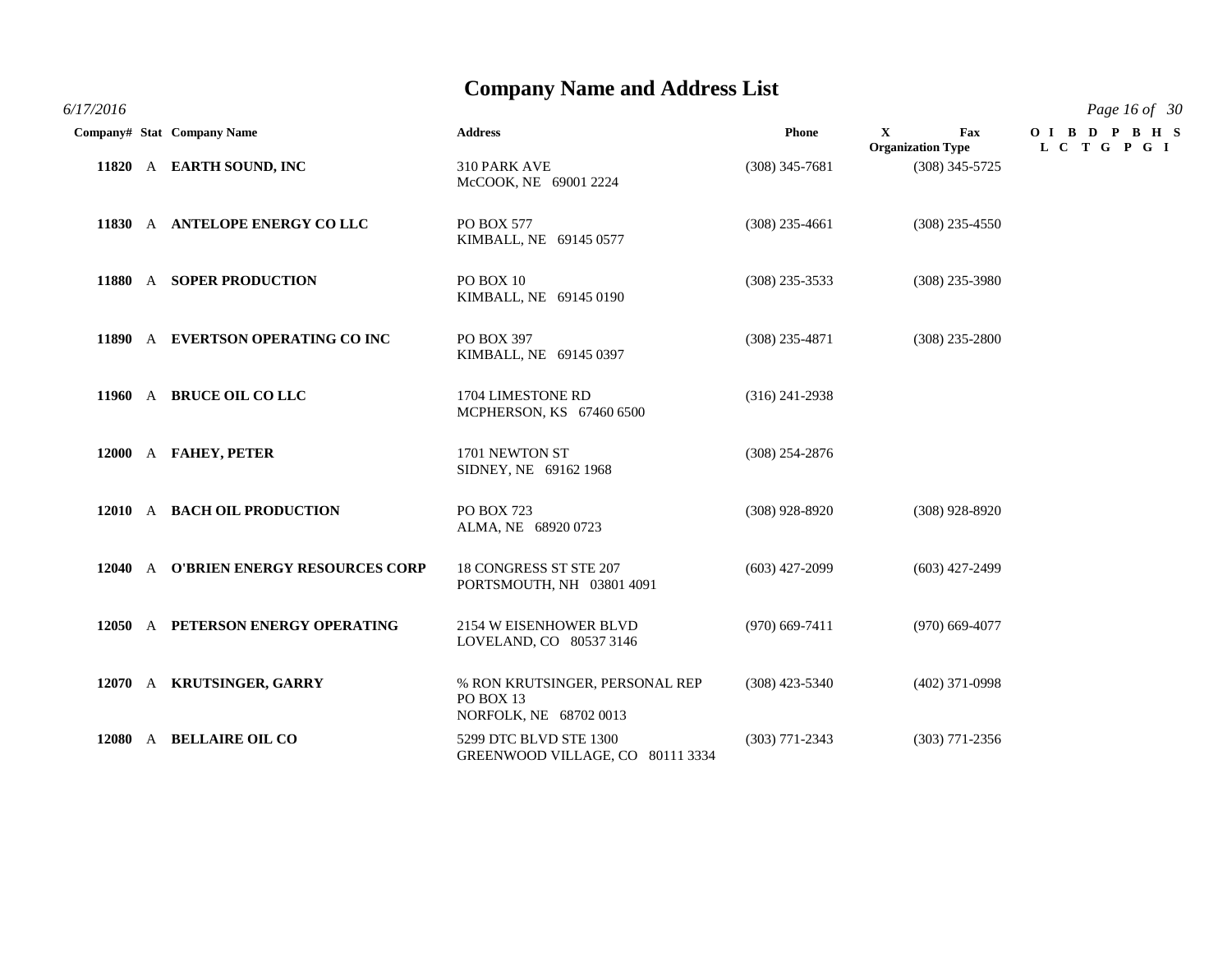| 6/17/2016 | Page 17 of 30 |
|-----------|---------------|
|-----------|---------------|

|  | Company# Stat Company Name                          | <b>Address</b>                                                | <b>Phone</b>       | $\mathbf{x}$<br>Fax<br><b>Organization Type</b> | OIBD PBHS<br>L C T G P G I |
|--|-----------------------------------------------------|---------------------------------------------------------------|--------------------|-------------------------------------------------|----------------------------|
|  | 12120 A BURLINGTON RES OIL & GAS CO LP              | PO BOX 51810<br>MIDLAND, TX 79710 1810                        | $(915) 688 - 6981$ |                                                 |                            |
|  | 12220 A TIDEMARK EXPL INC                           | <b>403 S CHEYENNE AVENUE</b><br>TULSA, OK 74103 3852          | $(918)$ 645-5043   |                                                 |                            |
|  | 12260 A UNIVERSITY OF NEBRASKA                      | 3310 HOLDREGE ST<br>615 HARDIN HALL<br>LINCOLN, NE 68583 0995 |                    |                                                 |                            |
|  | 12310 A MCCASLIN, GERALD L                          | 1375 SUMMIT DR<br>SIDNEY, NE 69162 2454                       | $(308)$ 254-4149   |                                                 |                            |
|  | 12340 A CHACO ENERGY COMPANY                        | PO BOX 1587<br>DENVER, CO 80201 1587                          | $(303) 744 - 1480$ | $(303) 744 - 1428$                              |                            |
|  | 12400 A MICA ENERGY CORP                            | 6121 S 58TH ST STE B<br>LINCOLN, NE 68516 3669                | $(405)$ 942-4552   | $(405)$ 942-6686                                |                            |
|  | 12430 A NORTHERN LIGHTS OIL CO., LC                 | PO BOX 164<br>ANDOVER, KS 67002 0164                          | $(316) 733 - 1515$ | $(316)$ 733-4715                                |                            |
|  | 12450 A HRBEK, R. L.                                | <b>PO BOX 159</b><br>MERINO, CO 80741 9802                    | $(970)$ 522-4115   | $(970)$ 522-9576                                |                            |
|  | 12460 A DAVIS, EDWARD MIKE                          | 730 17TH ST, STE 450<br>DENVER, CO 80202 3554                 | $(720)$ 946-6700   | $(702)$ 877-0272                                |                            |
|  | 57 A ONEOK ENERGY MARKETING &                       | PO BOX 2405<br>TULSA, OK 74102 2405                           | $(918) 591 - 5151$ | $(918) 591 - 5010$                              |                            |
|  | 58 A PLAINS MARKETING LP<br><b>SCURLOCK PERMIAN</b> | PO BOX 4648<br>HOUSTON, TX 77210 4648                         | $(713) 646 - 4100$ | $(713)$ 646-4536                                |                            |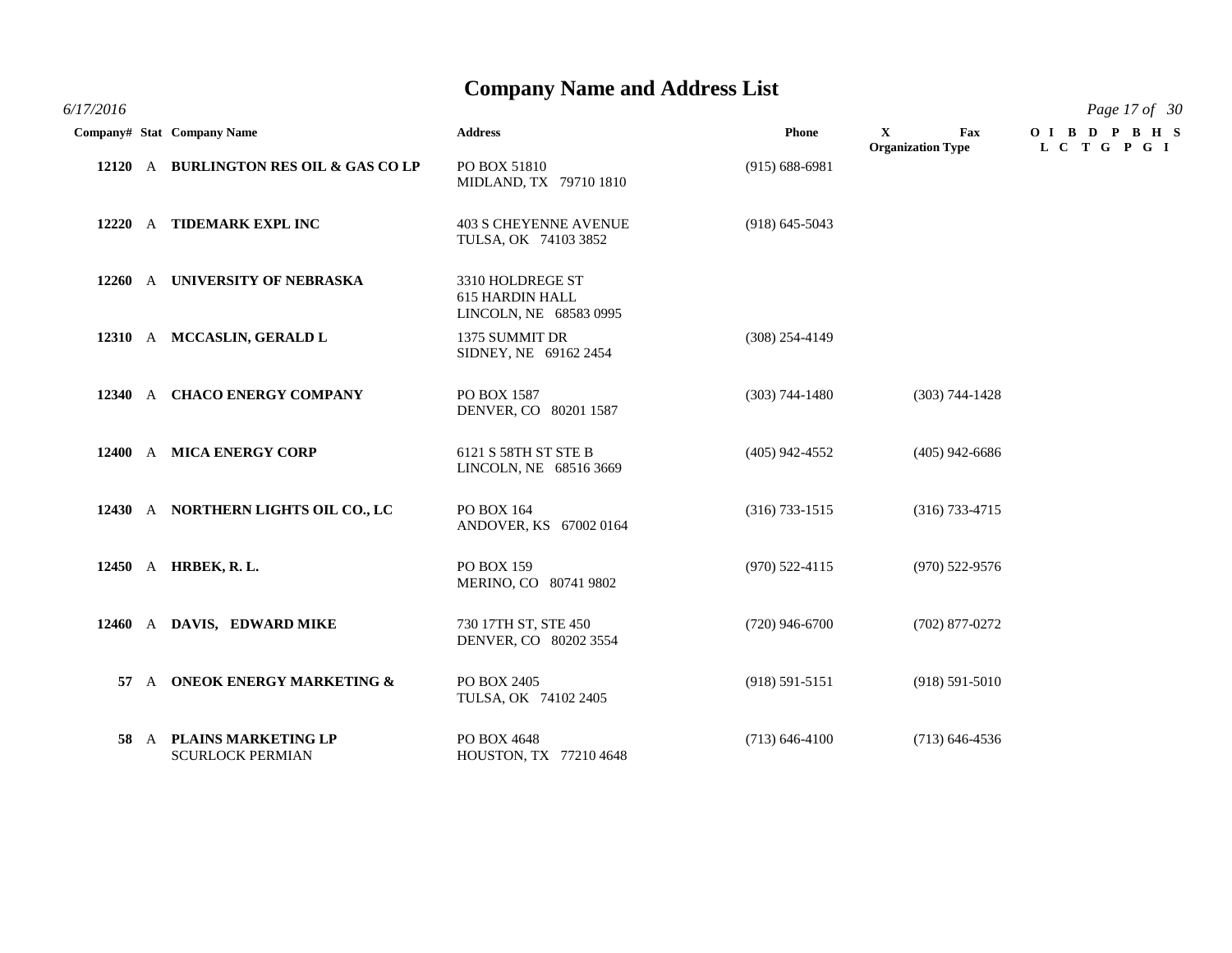**Company# Stat Company Name Address Phone X Fax O I B D P B H S Organization Type L C T G P G I 12480** A **PETROWEST ENERGY CO INC** 1401 E GIRARD PL, STE 143 (303) 781-3044 (303) 781-3044 AND SUNBURST, INC ENGLEWOOD, CO 80113 3143 **59** A **REDWING GAS SYSTEMS INC** 2020 N BRAMBLEWOOD ST (316) 265-2856 WICHITA, KS 67206 **542** A **AMERICAN CONTRACTORS INDEMNITY** 9841 AIRPORT BOULEVARD (310) 649-0990 9TH FLOOR LOS ANGELES, CA 90045 **540** A **FIDELITY AND DEPOSIT CO OF** 300 SAINT PAUL PLACE (913) 451-9091 BALTIMORE, MD 21203 **12470** A **GRAYHORSE OPERATING INC** 20 EAST 5TH STREET STE 320 (918) 382-9201 (918) 382-9208 TULSA, OK 74103 4435 **12640** A **WISTROM, TIM** 2981 WEST HIGHWAY 30 (308) 235-2420 KIMBALL, NE 69145 2033 **12660** A **FIVE TRAILS OIL LLC** 38173 ROAD 712 (308) 345-5116 MCCOOK, NE 69001 8524 **61** A **SHELL TRADING (US) CO** PO BOX 4604 (713) 767-5400 HOUSTON, TX 77210 4604 **12680** A **WALSH AND WATTS INC** 500 W 7TH ST UNIT 27 (817) 335-3741 SUITE 1007 FORT WORTH, TX 76102 4773 **70005** A **EATMON WELL SERVICE CO** PO BOX 70 (308) 235-2810 (308) 235-3300 KIMBALL, NE 69145 0070 **70006** A **BOARD OF ED. LANDS & FUNDS** 555 NORTH COTNER BLVD (402) 471-2014 LINCOLN, NE 68505 2347

*6/17/2016 Page 18 of 30*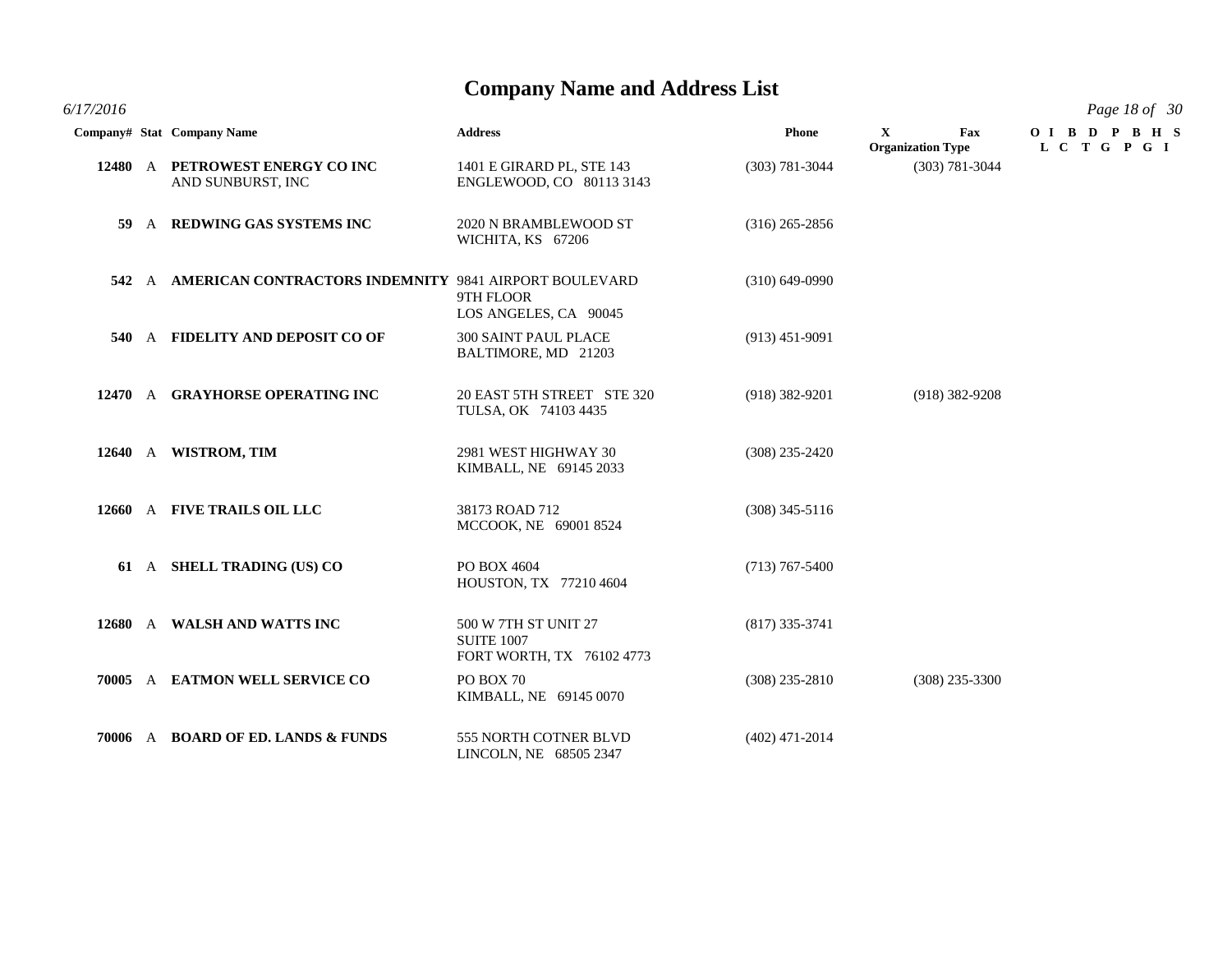*6/17/2016 Page 19 of 30*

|  | Company# Stat Company Name         | <b>Address</b>                                                          | Phone            | $\mathbf{X}$<br>Fax<br><b>Organization Type</b> | OIBD PBHS<br>L C T G P G I |
|--|------------------------------------|-------------------------------------------------------------------------|------------------|-------------------------------------------------|----------------------------|
|  | 70013 A IHS ENERGY GROUP           | 4045 NW 64TH ST STE 300<br>OKLAHOMA CITY, OK 73116 2608                 | $(800)$ 341-4677 |                                                 |                            |
|  | 70014 A IHS ENERGY GROUP           | 321 INVERNESS DR S<br>ENGLEWOOD, CO 80112 5895                          | $(303)$ 397-2295 |                                                 |                            |
|  | 70015 A WESTERN ENERGY ALLIANCE    | 410 17TH ST STE 700<br>DENVER, CO 80202 4469                            | $(303)$ 623-0987 | $(303)$ 893-0709                                |                            |
|  | 70016 A KINDER MORGAN              | <b>JOE FURAY LEGAL DEPT</b><br>PO BOX 281304<br>LAKEWOOD, CO 80228 8304 | $(303)$ 989-1740 |                                                 |                            |
|  | 70017 A KINDER MORGAN              | C. ARTHUN ENVIR DEPT<br>PO BOX 281304<br>LAKEWOOD, CO 80228 8304        | $(303)$ 989-1740 |                                                 |                            |
|  | 70018 A MATZKE & MATTOON, LLC      | PO BOX 316<br>SIDNEY, NE 69162 0316                                     | $(308)$ 254-5595 |                                                 |                            |
|  | 70020 A NEBRASKA ENERGY OFFICE     | <b>DIRECTOR</b><br>PO BOX 95085<br>LINCOLN, NE 68509 5085               |                  |                                                 |                            |
|  | 70021 A NE GEOLOGICAL SURVEY, MATT | 615 HARDIN HALL, UNL<br>3310 HOLDREGE ST.<br>LINCOLN, NE 68583 0995     | $(402)$ 472-7520 |                                                 |                            |
|  | 70022 A NIOGA                      | PO BOX 427<br>KIMBALL, NE 69145 0427                                    |                  |                                                 |                            |
|  | 70023 A HUENERGARDT & VANCE        | <b>109 SOUTH WALNUT STREET</b><br>KIMBALL, NE 69145 1262                |                  |                                                 |                            |
|  | 70025 A ROBERTS, PAUL H            | 2421 STEVEN AVENUE<br>SIDNEY, NE 69162 2321                             | $(308)$ 254-3971 |                                                 |                            |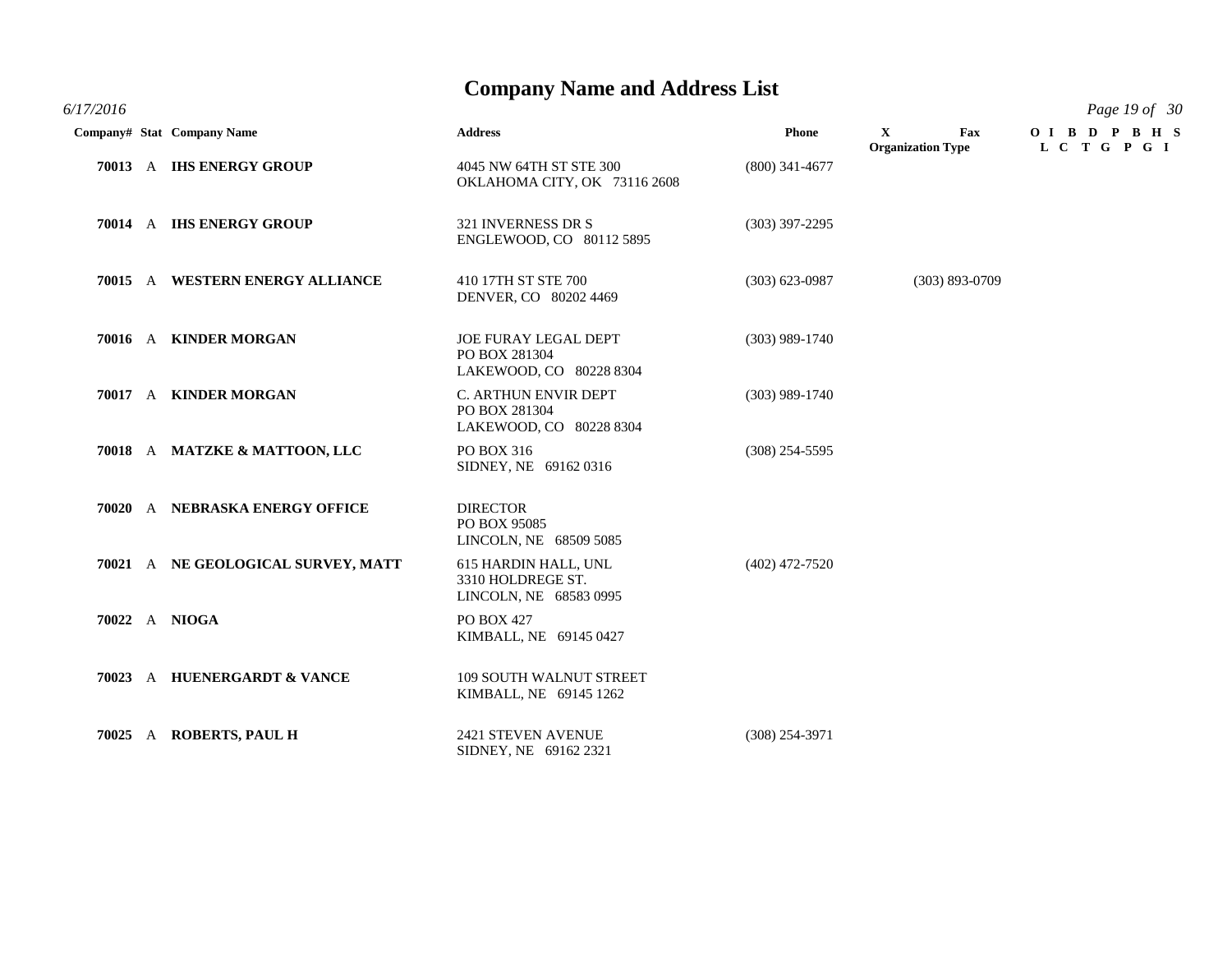| 6/17/2016 |                                                                      |                                                                           |                  |                                                | Page 20 of 30             |
|-----------|----------------------------------------------------------------------|---------------------------------------------------------------------------|------------------|------------------------------------------------|---------------------------|
|           | Company# Stat Company Name                                           | <b>Address</b>                                                            | <b>Phone</b>     | $\mathbf X$<br>Fax<br><b>Organization Type</b> | OIBDPBHS<br>L C T G P G I |
|           | 70026 A SONNTAG, TOM                                                 | 742 JACKSON ST<br>SIDNEY, NE 69162 1753                                   | $(308)$ 254-6130 |                                                |                           |
|           | 62 A MACLASKEY OILFIELD SERVICES INC<br>KELLY MACLASKEY SERVICES INC | <b>PO BOX 222</b><br>EL DORADO, KS 67042 0222                             | $(316)$ 321-9011 | $(316)$ 321-1837                               |                           |
|           | 12880 A KODIAK PETROLEUM INC                                         | 9085 EAST MINERAL CIRCLE<br><b>SUITE 365</b><br>CENTENNIAL, CO 80112 3456 | $(303)$ 790-7550 | $(303)$ 790-7932                               |                           |
| 544       | A LEXON INS CO                                                       | 10002 SHELBYVILLE RD STE 100<br>LOUISVILLE, KY 40223 2979                 |                  |                                                |                           |
|           | 70033 A EXCELL DRILLING CO                                           | 36629 US HIGHWAY 385<br>WRAY, CO 80758 9667                               | $(970)$ 332-3156 | $(970)$ 332-5821                               |                           |
|           | 12920 A JB OPERATING LLC                                             | PO BOX 904<br>MCCOOK, NE 69001 0904                                       | $(308)$ 340-9862 |                                                |                           |
| 727       | A FIRST CENTRAL BK MCCOOK                                            | PO BOX 1297<br>MCCOOK, NE 69001 1297                                      | $(308)$ 345-4994 | $(308)$ 345-5094                               |                           |
|           | 12940 A MORGAN, MIKE                                                 | <b>DBA SOC OIL</b><br>PO BOX 427<br>INDIANOLA, NE 69034 0427              | $(308)$ 695-9215 |                                                |                           |
| 64        | A CHEVRON USA/EXTEX/INCORR                                           | 17301 W COLFAX AVE, STE 406<br>GOLDEN, CO 80401 4892                      | $(303)$ 463-8799 | $(303)$ 463-8808                               |                           |
|           | 900 A BIG DOG                                                        |                                                                           |                  |                                                |                           |

,

,

**901** A **CAZA**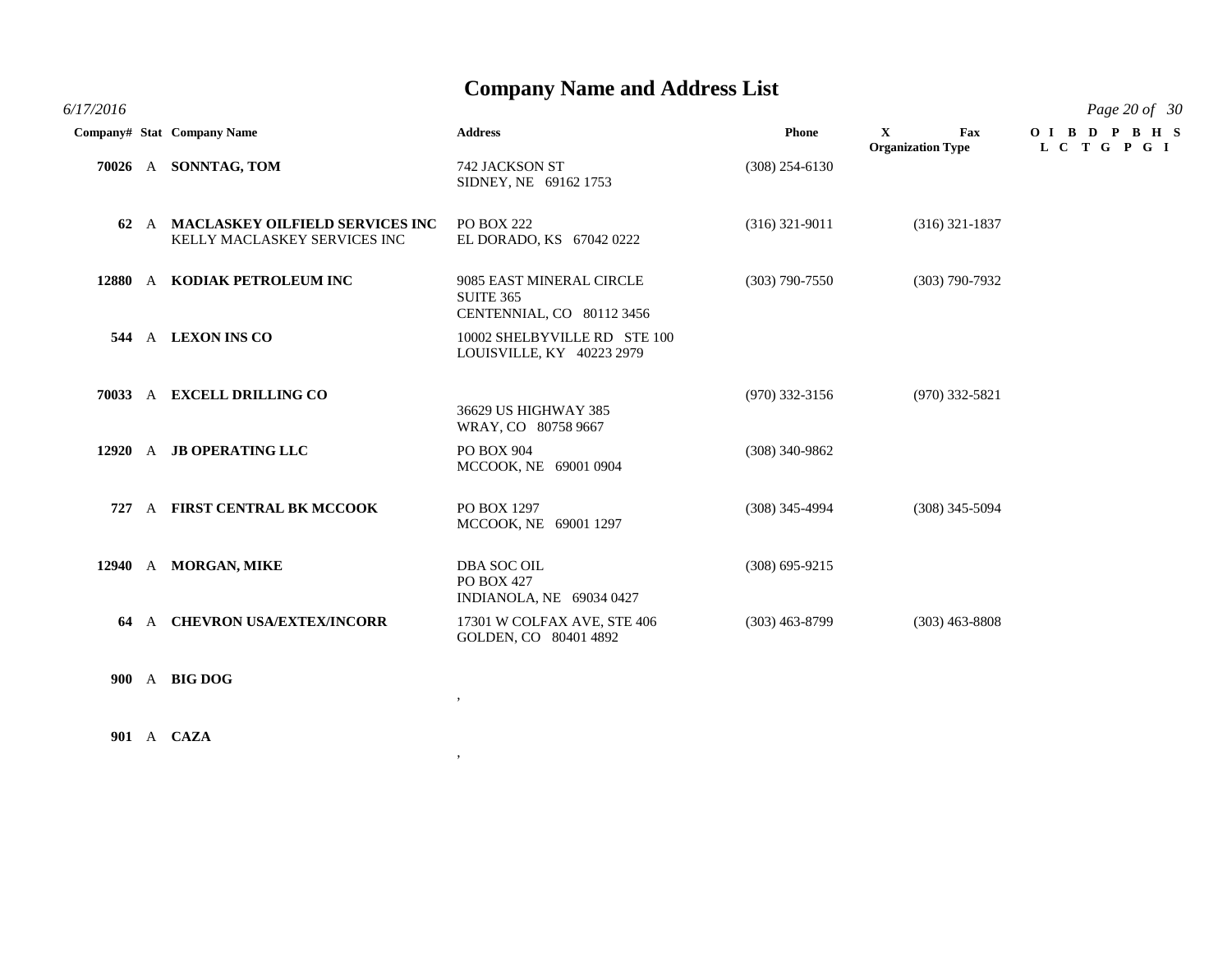| 6/17/2016 |                                        |                                                          |                    |                                                 | Page 21 of 30              |
|-----------|----------------------------------------|----------------------------------------------------------|--------------------|-------------------------------------------------|----------------------------|
|           | Company# Stat Company Name             | <b>Address</b>                                           | Phone              | Fax<br>$\mathbf{X}$<br><b>Organization Type</b> | OIBD PBHS<br>L C T G P G I |
|           | 902 A ENCORE                           | $\,$                                                     |                    |                                                 |                            |
|           | 903 A EXCELL                           | $, \, \,$                                                |                    |                                                 |                            |
|           | 904 A MURFIN                           |                                                          |                    |                                                 |                            |
|           | 905 A PATTERSON                        | $^\circ$                                                 |                    |                                                 |                            |
|           | 13010 A CHAIN, JOHN H (JACK)           | 416 VALLEY VIEW DR STE 700<br>SCOTTSBLUFF, NE 69361 1420 | $(308) 632 - 7614$ |                                                 |                            |
|           | 13020 A WARNER VENTURES INC            | PO BOX 130<br>KIMBALL, NE 69145 0130                     | $(308)$ 235-2732   | $(308)$ 235-4479                                |                            |
|           | 906 A C & G                            | $, \, \,$                                                |                    |                                                 |                            |
|           | 907 A YETTER                           | $\,$ ,                                                   |                    |                                                 |                            |
|           | 13030 A TWIN OIL PARTNERSHIP LLC       | PO BOX 7311<br>SHERIDAN, WY 82801 7006                   | $(307)$ 272-3481   | $(307)$ 673-0474                                |                            |
|           | 13050 A H & M PETROLEUM CORPORATION, % | PO BOX 2487<br>COLORADO SPRINGS, CO 80901 2487           | $(719) 749 - 2646$ | $(719) 590 - 6061$                              |                            |
|           | 908 A WESTERN WELL                     |                                                          |                    |                                                 |                            |

,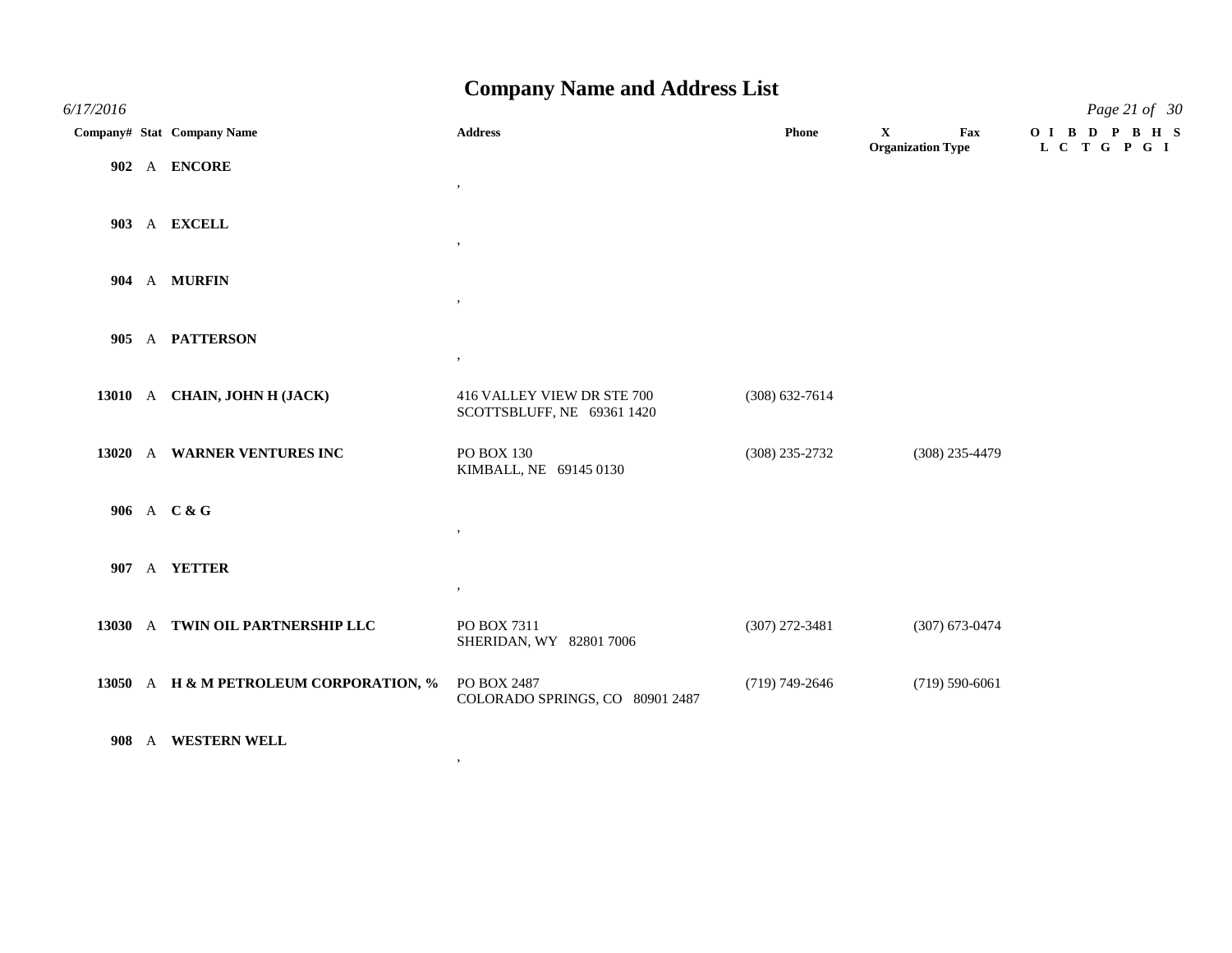*6/17/2016 Page 22 of 30*

#### **Company Name and Address List**

|      | Company# Stat Company Name               | <b>Address</b>                                     | Phone              | $\mathbf{X}$<br>Fax<br><b>Organization Type</b> | OIBDPBHS<br>L C T G P G I |
|------|------------------------------------------|----------------------------------------------------|--------------------|-------------------------------------------------|---------------------------|
|      | 725 A WELLS FARGO BANK NEBRASKA          | PO BOX 428<br>NORTH PLATTE, NE 69103               |                    |                                                 |                           |
|      | 12510 A DIAMOND OPERATING INC            | 6666 GUNPARK DR STE 200<br>BOULDER, CO 80301 3396  | $(303)$ 494-4420   | $(303)$ 494-3931                                |                           |
|      | 70000 A ASHBY DRILLING CO, JOHN ASHBY JR | PO BOX 19978<br>BOULDER, CO 80308 2978             | $(303) 884 - 7330$ |                                                 |                           |
|      | 70001 A ATTORNEY GENERAL'S OFFICE        | PO BOX 98920<br>LINCOLN, NE 68509 8920             |                    |                                                 |                           |
|      | 70002 A ENSIGN US DRILLING               | PO BOX 17805<br>DENVER, CO 80217 0805              | $(303)$ 292-1206   | $(303)$ 292-5843                                |                           |
|      | 70003 A CITATION OIL & GAS               | 3501 S LAKESIDE DR<br>OKLAHOMA CITY, OK 73179 8438 |                    |                                                 |                           |
|      | 70004 A DACK, DEAN                       | 37991 DRIVE 724<br>MCCOOK, NE 69001 7509           | $(308)$ 345-6818   |                                                 |                           |
| 909- | A <b>CHAMPION</b>                        | $\,$                                               |                    |                                                 |                           |
|      | 13100 A WIND RIVER EXPLORATION INC       | PO BOX 342<br>SEWICKLEY, PA 15143 0342             | $(412)$ 741-2420   | $(412)$ 741-2433                                |                           |
|      | 13110 A PADCO LLC                        | PO BOX 5275<br>BEVERLY HILLS, CA 90209 5275        | $(310)$ 276-3154   |                                                 |                           |
|      | 67 A DIAMOND B OIL INC                   | PO BOX 467<br>SIDNEY, NE 69162 0467                | $(305)$ 254-2992   | $(308)$ 254-5344                                |                           |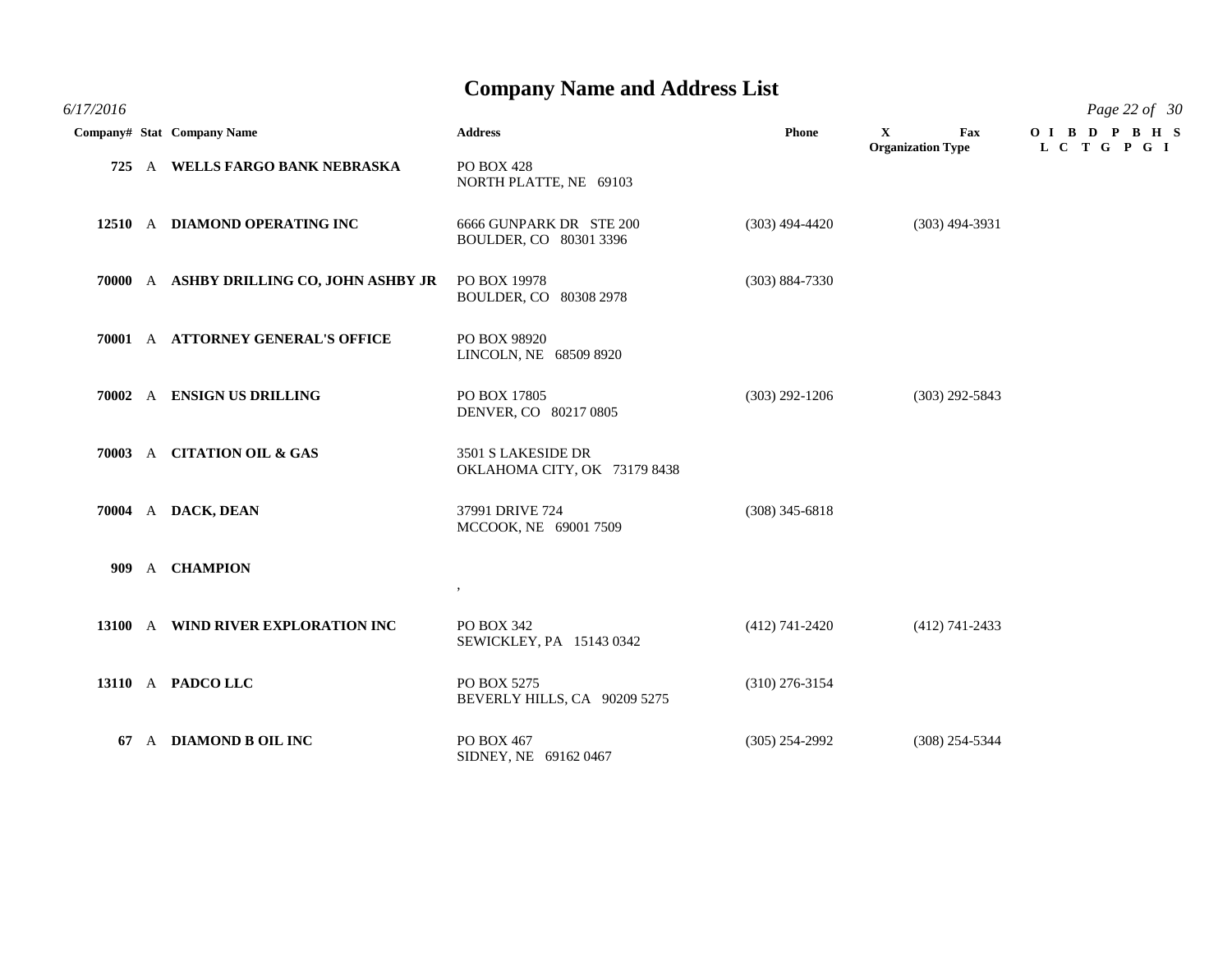*6/17/2016 Page 23 of 30* **Company# Stat Company Name Address Phone X Fax O I B D P B H S Organization Type L C T G P G I 68** A **BELLAIRE OIL CO** 6300 S SYRACUSE WAY STE 430 (303) 771-2343 (303) 771-2356 CENTENNIAL, CO 80111 6817 **13150** A **WELLSTAR CORPORATION** 11990 GRANT ST STE 550 (303) 280-4516 (303) 280-4523 NORTHGLENN, CO 80233 1101 **13170** A **THOROUGHBRED ASSOCIATES LLC** 8100 EAST 22ND ST N (316) 685-1512 (316) 685-4821 BLDG 600 STE F WICHITA, KS 67226 2307 **911** A **ELENBURG** , **912** A **KALER** , **729** A **FIRSTBANK OF NEBRASKA, WAHOO** PO BOX 68 (402) 443-4117 (402) 443-5093 WAHOO, NE 68066 **13180** A **GREAT PLAINS ENERGY, INC** 6121 SOUTH 58TH STREET, STE B (402) 904-4092 (402) 904-4092 LINCOLN, NE 68516 3669 **913** A **BERENTZ** , **730** A **FIRSTIER BK HOLDREGE** PO BOX 1038 (308) 995-9595 (308) 995-4337 HOLDREGE, NE 68949 1038 **914** A **DHS** ,

**69** A **FRONTIER OIL & REFINING CO** 1602 W MAIN (575) 746-5324 (575) 746-8612 Holly Frontier Refining & Marketing LLC ARTESIA, NM 88210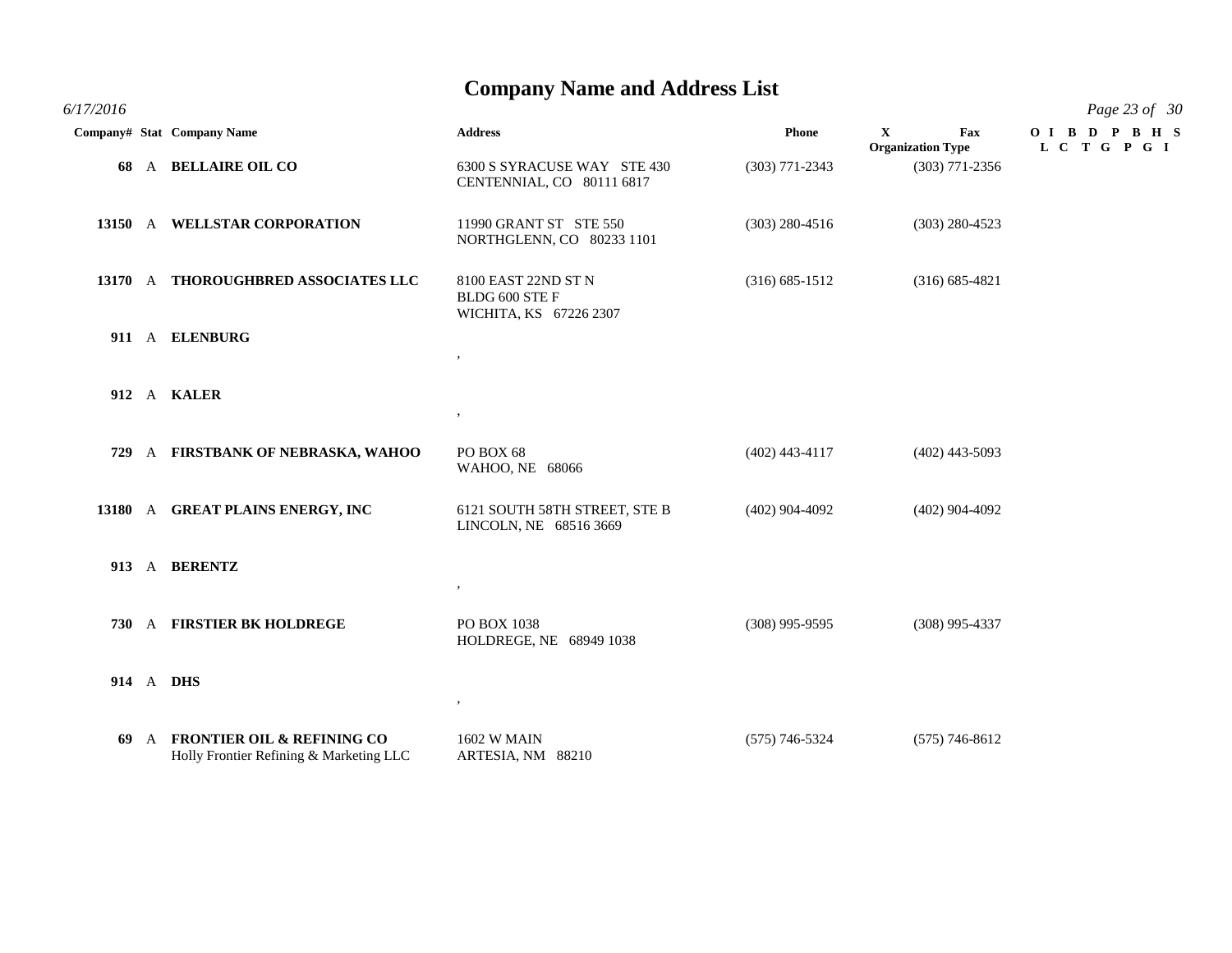*6/17/2016 Page 24 of 30*

|  | Company# Stat Company Name        | <b>Address</b>                                       | <b>Phone</b>       | $\mathbf{X}$<br><b>Organization Type</b> | Fax | OIBD PBHS<br>L C T G P G I |
|--|-----------------------------------|------------------------------------------------------|--------------------|------------------------------------------|-----|----------------------------|
|  | 13190 A JEL RESOURCES LLC         | 6310 BRYCE CANYON DR<br>KATY, TX 77450 5420          | $(303)$ 296-0280   |                                          |     |                            |
|  | 915 A ENSIGN USA                  | $\cdot$                                              |                    |                                          |     |                            |
|  | 70 A EVERTSON OPERATING           | PO BOX 397<br>KIMBALL, NE 69145 0397                 | $(308)$ 235-4871   |                                          |     |                            |
|  | 13200 A HO'NEHE EXPLORATION LLC   | PO BOX 437<br>WAUNETA, NE 69045 0437                 | $(308)$ 394-5244   |                                          |     |                            |
|  | 731 A VALLEY BK & TRUST CO        | PO BOX 219<br>WAUNETA, NE 69045 0219                 | $(308)$ 394-5720   |                                          |     |                            |
|  | 916 A NAILL / NEBCO SERVICES, LLC | 14457 HIGHWAY 14<br>STERLING, CO 80751 8713          | $(970) 526 - 2199$ |                                          |     |                            |
|  | 917 A WW                          | $\bullet$                                            |                    |                                          |     |                            |
|  | 71 A COFFEYVILLE RESOURCES CRUDE  | PO BOX C<br>PLAINVILLE, KS 67663 0090                | $(785)$ 434-4832   |                                          |     |                            |
|  | 13230 A NOBLE ENERGY, INC.        | 100 GLENBOROUGH DR STE 100<br>HOUSTON, TX 77067 3618 | $(281) 872 - 3100$ | $(281) 872 - 2555$                       |     |                            |
|  | 918 A KEBRH OPERATING LLC         | <b>PO BOX 159</b><br>MERINO, CO 80741 0159           | $(970)$ 522-4115   | $(970)$ 522-9576<br>Driller              |     |                            |
|  | 543 A LIBERTY MUTUAL INS CO       | <b>175 BERKELEY STREET</b><br>BOSTON, MA 02117       | $(617)$ 357-9500   |                                          |     |                            |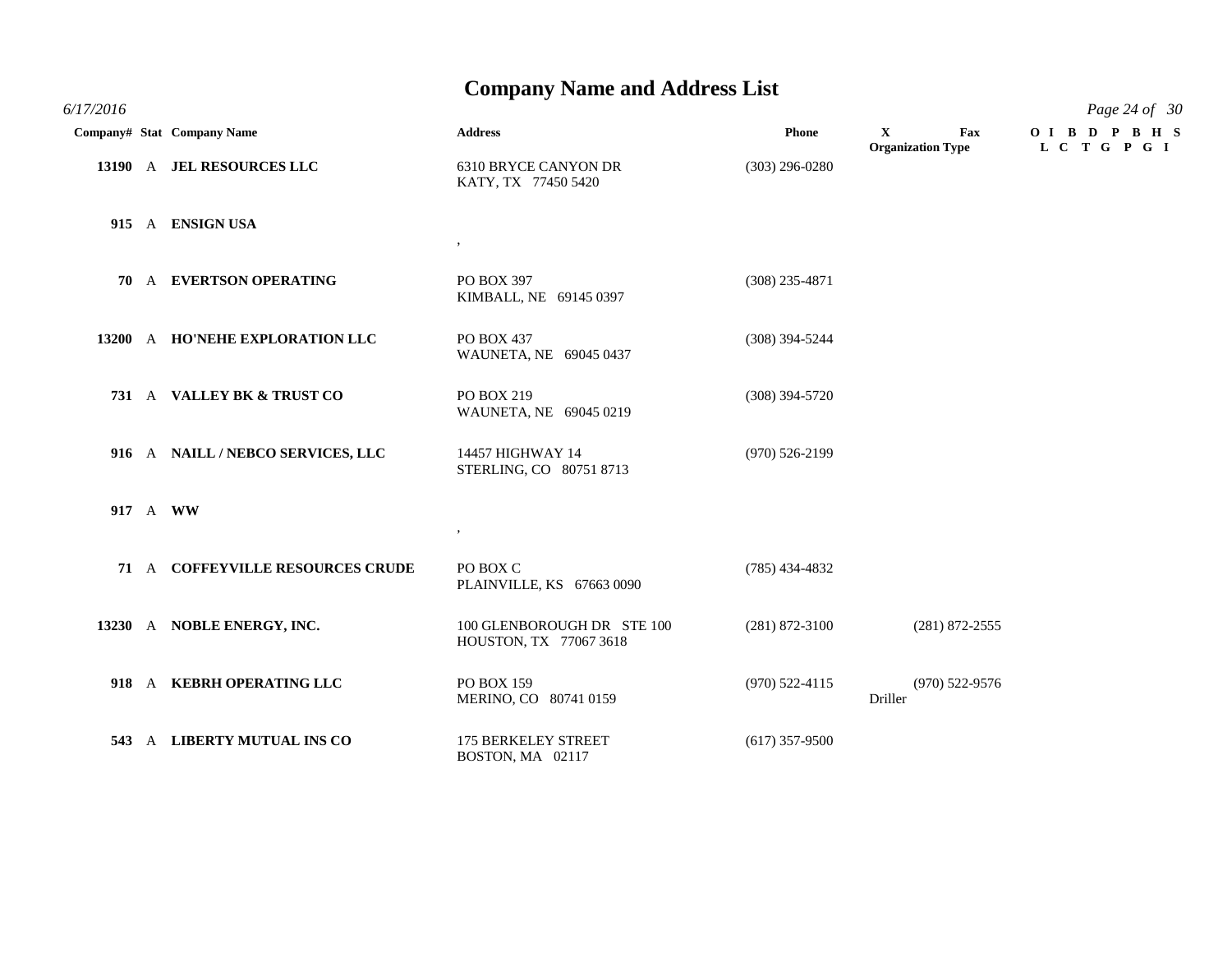*6/17/2016 Page 25 of 30* **Company# Stat Company Name Address Phone X Fax O I B D P B H S Organization Type L C T G P G I 545** A **US SPECIALTY INS CO** 13403 NORTHWEST FREEWAY (713) 744-3700 HOUSTON, TX 77040 6094 **728** A **FIRST NATL BK SCOTTSBLUFF/GERING** PO BOX 1208 (308) 635-8610 SCOTTSBLUFF, NE 69363 **919** A **ROOSTER DRILLING** , Driller **920** A **ADVANCE DRILLING TECH** , **921** A **SANDHILL WELL SERVICE** , **922** A **WARREN DRILLING** , **73** A **H & M PETROLEUM / STERLING** PO BOX 2487 (800) 220-5936 COLORADO SPRINGS, CO 80901 2487 **70034** A **CIRCLE B WELL SERVICE** ATTN: RON BOGIE (970) 526-1141 20295 COUNTY ROAD 48 PADRONI, CO 80745 **70035** A **ROBERTS, PAUL D.** 412 48TH ST (605) 716-1591 RAPID CITY, SD 57702 1985 **13320** A **SAN LEON ENERGY LTD.** c/o PAUL D ROBERTS (011) 353-1495 9292 412 48th STREET Limited Partnership RAPID CITY, SD 57709 1985 **733** A **WESTCHESTER FIRE INS CO** CHICAGO, IL Corporation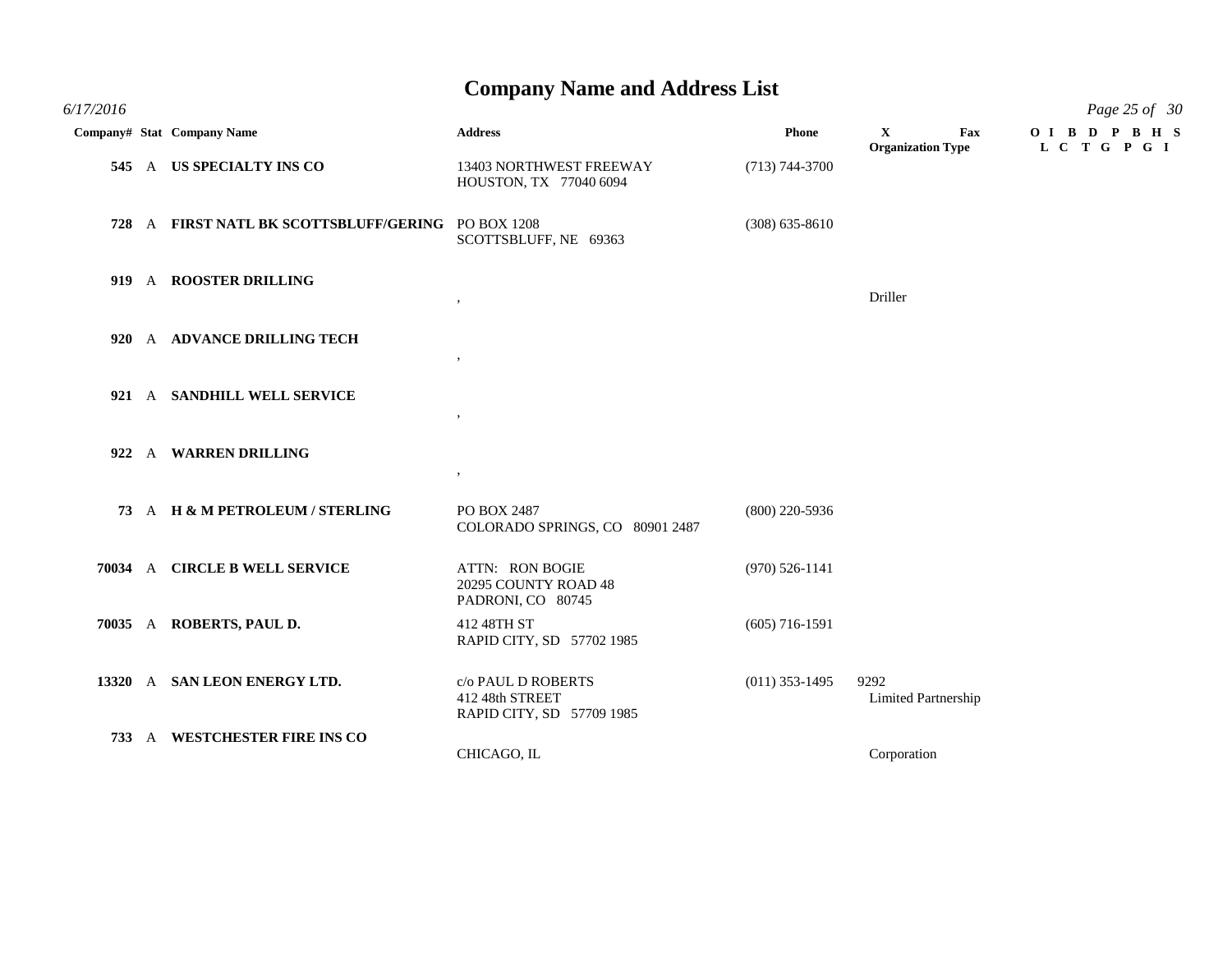| 6/17/2016 |  |
|-----------|--|
|           |  |

|           | __ |               |
|-----------|----|---------------|
| 6/17/2016 |    | Page 26 of 30 |

| /17/2016 |                                    |                                                                                       |                    |                                                 | Page 26 of 30              |
|----------|------------------------------------|---------------------------------------------------------------------------------------|--------------------|-------------------------------------------------|----------------------------|
|          | Company# Stat Company Name         | <b>Address</b>                                                                        | Phone              | $\mathbf{X}$<br>Fax<br><b>Organization Type</b> | OIBD PBHS<br>L C T G P G I |
|          | 13330 A ROBUCK PETROLEUM, LLC      | PO BOX 1896<br>EDWARDS, CO 81632 1896                                                 | $(308)$ 345-7200   | $(308)$ 345-7201<br>Corporation                 |                            |
|          | 13370 A EAGLE CREEK RESOURCES, LLC | PO BOX 377<br>SEWICKLEY, PA 15143 0377                                                | $(412)$ 741-2420   | $(412)$ 741-2433                                |                            |
|          | 70036 A Eastern Colorado Well      | $\overline{\phantom{a}}$                                                              |                    |                                                 |                            |
| 74       | A CORAL PRODUCTION/GAS             | 1600 STOUT ST., STE 1500<br>DENVER, CO 80202 3133                                     | $(303) 623 - 3573$ | $(303) 623 - 2870$                              |                            |
|          | 13350 A TIDAL WAVE ENERGY, INC.    | 479 KINGSWOOD RD<br>NEW CASTLE, PA 16105 4835                                         | $(724)$ 656-5809   | Corporation                                     |                            |
|          | 76 A SUNCOR ENERGY MARKETING INC.  | % EXTEX DIVISION ORDER SERVICE<br>17301 W COLFAX AVE STE 406<br>GOLDEN, CO 80401 4892 | $(303)$ 793-8000   |                                                 |                            |
|          | 13400 A WIESER OIL LLC             | PO BOX 635<br>SIDNEY, NE 69162 0635                                                   | $(308)$ 254-6024   |                                                 |                            |
| 77       | A SOURCEGAS ENERGY SERVICES CO.    | 600 12TH ST STE 200<br>GOLDEN, CO 80401 6141                                          | $(303)$ 243-3581   |                                                 |                            |
|          | 78 A MV PURCHASING                 | 250 N WATER ST STE 300<br>WICHITA, KS 67202 1216                                      | $(713)$ 961-4191   |                                                 |                            |
|          | 923 A STOEPPELWERTH DRILLING       | ,                                                                                     |                    |                                                 |                            |
|          | 11891 A EVERTSON OP.               | %JULIE WAMSLEY<br><b>801 DEERVALLEY DR</b><br>SIDNEY, NE 69162 2490                   | $(308)$ 254-6188   |                                                 |                            |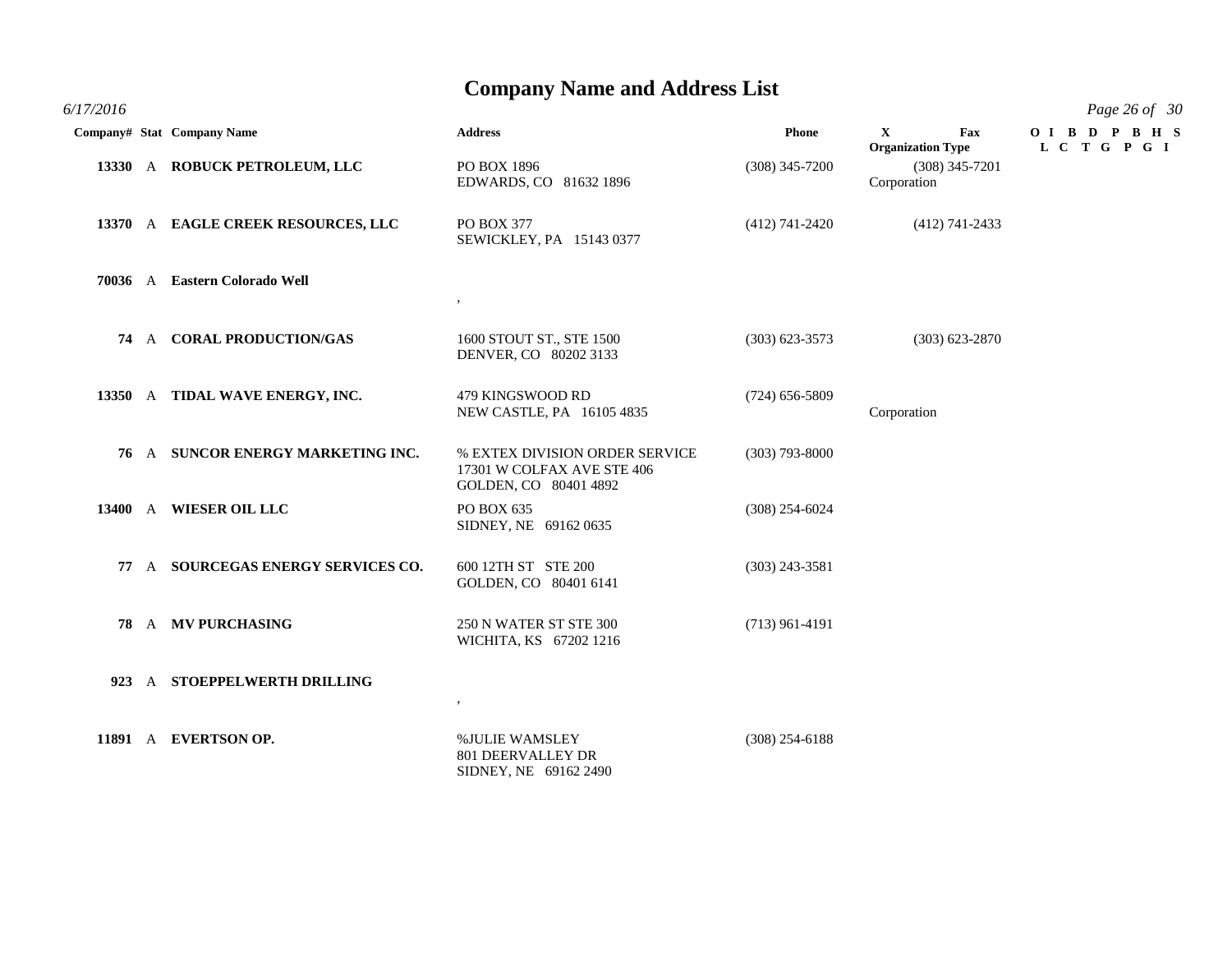*6/17/2016 Page 27 of 30*

|  | Company# Stat Company Name                                | <b>Address</b>                                          | <b>Phone</b>       | $\mathbf{X}$<br>Fax<br><b>Organization Type</b> | OIBDPBHS<br>L C T G P G I |
|--|-----------------------------------------------------------|---------------------------------------------------------|--------------------|-------------------------------------------------|---------------------------|
|  | 726 A NEBRASKALAND NATIONAL BANK                          | <b>PO BOX 829</b><br>NORTH PLATTE, NE 69103 0829        | $(308) 534 - 2100$ |                                                 |                           |
|  | 13250 A FOUNDATION ENERGY MGT, LLC                        | 16000 DALLAS PKWY STE 875<br>DALLAS, TX 75248 6643      | $(918) 526 - 5510$ | $(972)$ 934-8610                                |                           |
|  | 80 A TOUCHSTONE /PARNON GATHERING<br>TOUCHSTONE TRADING & | 413 S MAIN ST<br>PRATT, KS 67124 2626                   | $(620)$ 672-9484   | $(620)$ 672-5280                                |                           |
|  | 13470 A RAMPART ENERGY COMPANY                            | 1512 LARIMER ST STE 550<br>DENVER, CO 80202 1620        | $(303)$ 460-1132   | $(303)$ 460-1205                                |                           |
|  | 13500 A CM PRODUCTION, LLC                                | 390 UNION BLVD STE 620<br>LAKEWOOD, CO 80228 1576       | $(303) 534 - 0199$ | $(303)$ 317-8168                                |                           |
|  | 546 A AMERICAN SAFETY CASUALTY                            | 100 GALLERIA PKWY SE, STE 700<br>ATLANTA, GA 30339 5947 | $(800)$ 388-3647   |                                                 |                           |
|  | 13510 A LONE MOUNTAIN PROD                                | PO BOX 80965<br>BILLINGS, MT 59108 0965                 | $(406)$ 245-5077   | $(406)$ 248-6321                                |                           |
|  | 13520 A SINGLETREE RESOURCES, INC.                        | 25528 GENESSEE TRAIL RD<br>GOLDEN, CO 80401 9366        | $(303)$ 462-3604   |                                                 |                           |
|  | 924 A CADE                                                | $\, ,$                                                  |                    |                                                 |                           |
|  | 13530 A BEREXCOLLC                                        | 2020 N BRAMBLEWOOD ST<br>WICHITA, KS 67206 1094         | $(316)$ 265-3311   | $(316)$ 265-2994                                |                           |
|  | 925 A SKYY DRILLING                                       |                                                         |                    |                                                 |                           |

,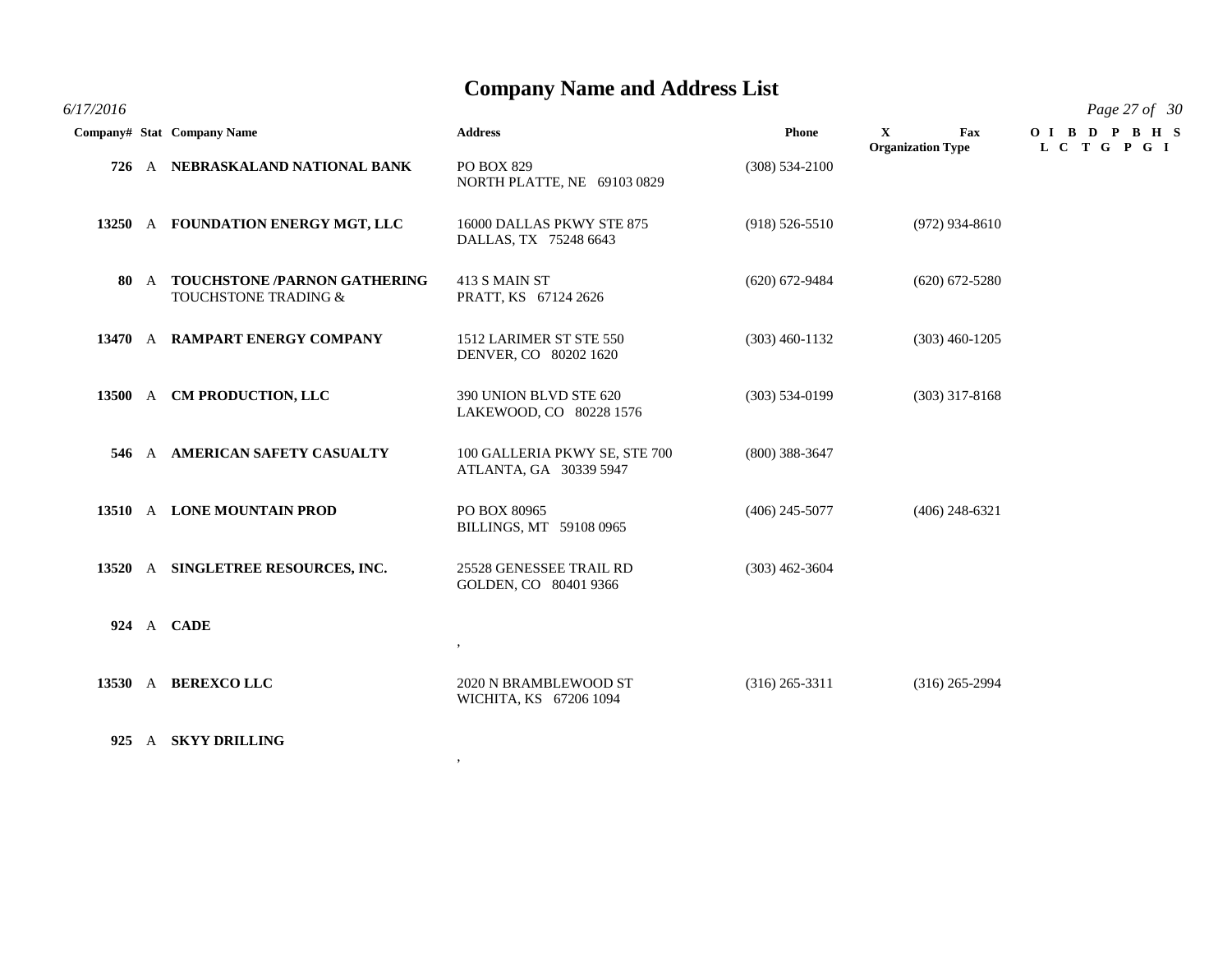*6/17/2016 Page 28 of 30*

|  | Company# Stat Company Name          | <b>Address</b>                                                       | Phone              | $\mathbf{X}$<br>Fax<br><b>Organization Type</b> | OIBDPBHS<br>L C T G P G I |
|--|-------------------------------------|----------------------------------------------------------------------|--------------------|-------------------------------------------------|---------------------------|
|  | 926 A BEREDCO LLC                   | WICHITA, KS                                                          |                    |                                                 |                           |
|  | 13550 A BANNER PETROLEUM LLC        | $\overline{\phantom{a}}$<br>PO BOX 368<br>FLORA VISTA, NM 87415 0368 | $(505) 635 - 1502$ |                                                 |                           |
|  | 13560 A RECOVERY ENERGY, INC        | % LILIS ENERGY<br>216 16TH ST STE 1350<br>DENVER, CO 80203 5115      | $(303)$ 951-7920   | $(303)$ 957-2234<br>Corporation                 |                           |
|  | 927 A KAN-DRILL                     | $\bullet$                                                            |                    |                                                 |                           |
|  | 13570 A BRANCH PRODUCTION           | 2025 RIO GRANDE BLVD NW<br>ALBUQUERQUE, NM 87104 2525                | $(505)$ 243-3500   | $(505)$ 243-3534                                |                           |
|  | 13580 A AMAZON EXPLORATION LLC      | PO BOX 63075<br>COLORADO SPRINGS, CO 80962 3075                      | $(719) 594 - 6458$ | $(719)$ 266-0763                                |                           |
|  | 547 A BERKLEY REGIONAL INSURANCE CO | PO BOX 1594<br>DES MOINES, IA 50306 1594                             | $(515)$ 473-3000   | Guarantor                                       |                           |
|  | 734 A F&M BANK                      | 1701 STONE ST<br>PO BOX 98<br>FALLS CITY, NE 68355 0098              | $(402)$ 245-2491   |                                                 |                           |
|  | 70007 A EVERTSON OPERATING COMPANY  | PHIL KRIZ<br>621 17TH ST STE 830<br>DENVER, CO 80293 0623            | $(303) 595 - 9478$ | $(303) 893 - 1865$                              |                           |
|  | 70008 A EXCELL DRILLING CO          | 7074 S REVERE PKWY<br>CENTENNIAL, CO 80112 3932                      | $(303) 542 - 1825$ |                                                 |                           |
|  | 13610 A CHOLLA PRODUCTION LLC       | 10390 BRADFORD RD UNIT 201<br>LITTLETON, CO 80127 6416               | $(303)$ 623-4565   | $(303)$ 623-5062                                |                           |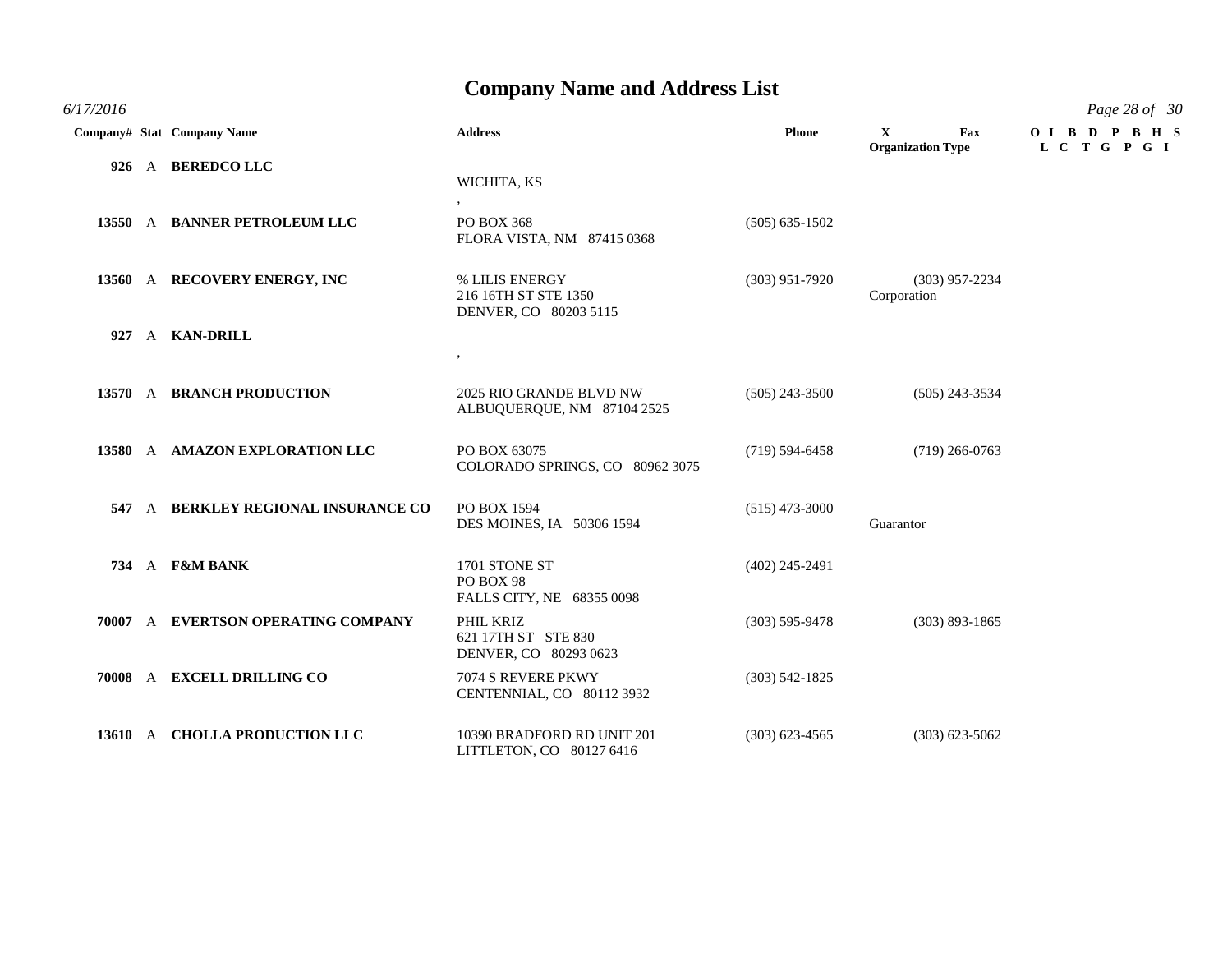*6/17/2016 Page 29 of 30*

|      | Company# Stat Company Name                                | <b>Address</b>                                                               | <b>Phone</b>       | $\mathbf{X}$<br>Fax<br><b>Organization Type</b> | OIBDPBHS<br>L C T G P G I |
|------|-----------------------------------------------------------|------------------------------------------------------------------------------|--------------------|-------------------------------------------------|---------------------------|
|      | 13620 A SMITH RED PLAINS PRODUCTION                       | <b>1540 MAIN ST UNIT 218</b><br>#334<br>WINDSOR, CO 80550 7914               | $(303)$ 709-6158   |                                                 |                           |
|      | 13 A SUNOCO PARTNERS MARKETING &                          | ONE FLOUR DANIEL DRIVE<br><b>BUILDING A, LEVEL 3</b><br>SUGAR LAND, TX 77487 | $(281)$ 637-6362   | $(866)$ 221-1453                                |                           |
|      | 16 A CENTRAL CRUDE CORP                                   | 2020 N BRAMBLEWOOD ST<br>WICHITA, KS 67206 1094                              | $(316)$ 265-8558   |                                                 |                           |
| 28   | A CHS McPHERSON REFINERY INC                              | <b>2000 S MAIN ST</b><br>McPHERSON, KS 67460 9402                            | $(620)$ 241-2340   | $(620)$ 241-5582                                |                           |
| 48.  | A DERNICK RESOURCES INC                                   | 14340 TORREY CHASE BLVD<br><b>STE 260</b><br>HOUSTON, TX 77014 1047          | $(281)$ 444-9440   | $(281)$ 444-7441                                |                           |
| 50 - | A G & A RESOURCES MANAGEMENT                              | PO BOX A<br>COUNCIL BLUFFS, IA 51502 2057                                    | $(712)$ 322-5881   |                                                 |                           |
|      | 53 A ENTERPRISE CRUDE OIL LLC<br>aka TEPPCO CRUDE OIL INC | 210 PARK AVE, STE 1600<br>OKLAHOMA CITY, OK 73102 5630                       | $(405)$ 239-5714   |                                                 |                           |
|      | 3680 A DUERFELDT, ESTHER                                  | 71871 657 BLVD<br>FALLS CITY, NE 68355 1486                                  | $(402) 883 - 2408$ |                                                 |                           |
|      | 928 A ASHBY DRILLING                                      | $\cdot$                                                                      |                    |                                                 |                           |
|      | 13630 A C & G DRILLING, INC                               | 701 E RIVER ST<br>EUREKA, KS 67045 2100                                      | $(620)$ 583-5318   |                                                 |                           |
| 548  | A ARGONAUT INSURANCE COMPANY                              | PO BOX 469012<br>SAN ANTONIO, TX 78246                                       | $(312)$ 849-6900   | $(312)$ 223-0566                                |                           |